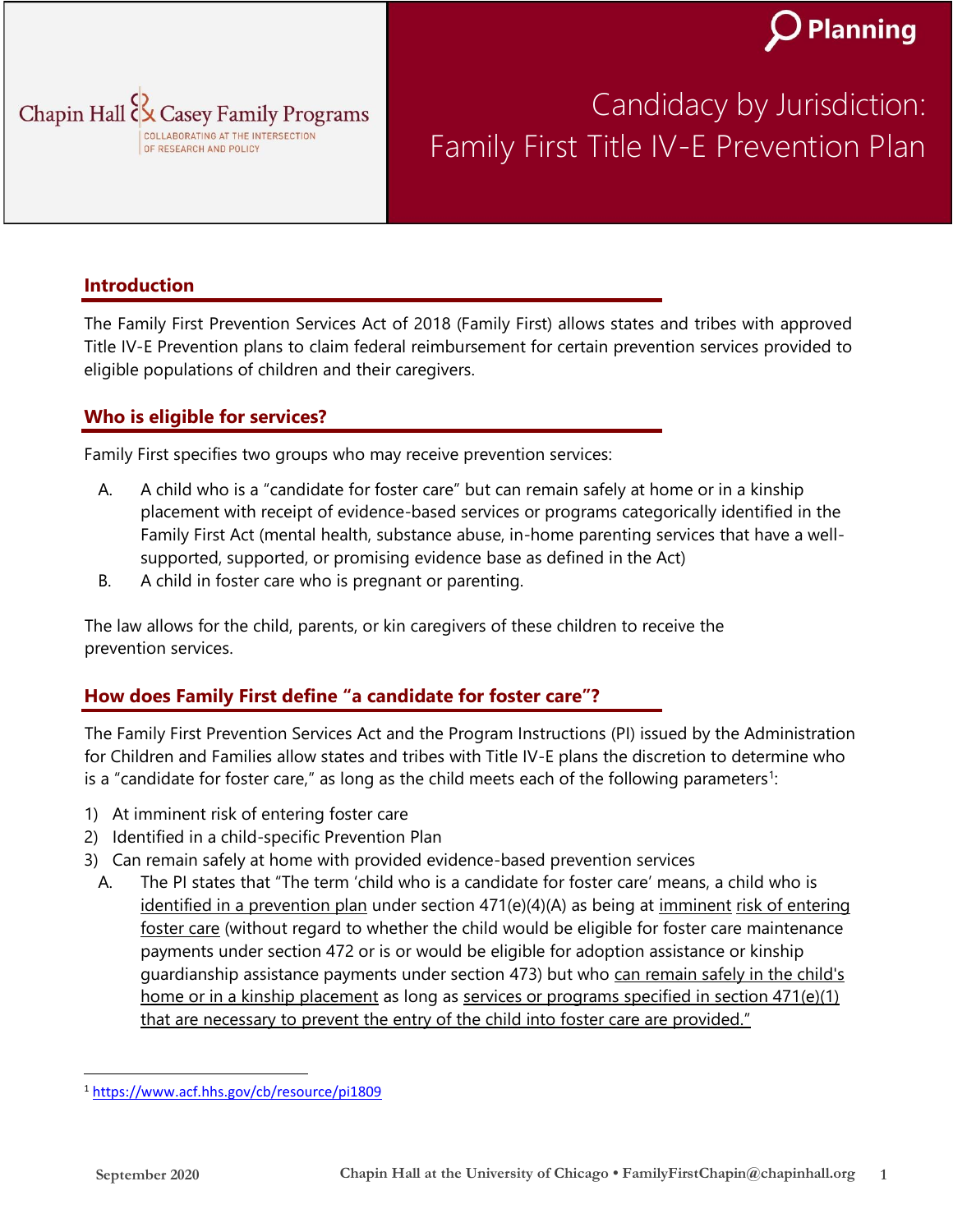B. The PI explains that a candidate for foster care cannot be a child who is already under the placement and care responsibility of the Title IV-E agency (i.e., in foster care). However, children who have been reunified with their families following foster care, are living with relatives/kin who are not a foster care provider, or are in an adoption or guardianship arrangement at risk of disruption or dissolution can be candidates.

#### **What are the criteria for imminent risk of entry into foster care?**

- The Family First Act does not set criteria for imminent risk of entry into foster care. States are determining state-specific criteria in various ways based on their assessment of child, family and community needs, how their child welfare agency and system operate, and a review of the potential fiscal and operational impacts of Family First.
- Determining the criteria for imminent risk of entry into foster care can be thought of along a continuum of narrow to broad, with some states using Family First to deepen existing practice. For example, some states are choosing a narrow definition that includes children at high risk who are already being served by the child welfare agency via in-home family preservation services. Others are exploring how to expand practice using a broader definition that includes children in the community with significant risk factors who are not known to the child welfare agency until a referral for services is made.
- The candidacy criteria and considerations identified in Prevention Plans submitted thus far for review to the Children's Bureau are outlined below. Note that the following definitions are for candidacy. In addition, pregnant and parenting youth are eligible for Family First prevention services in all of these states.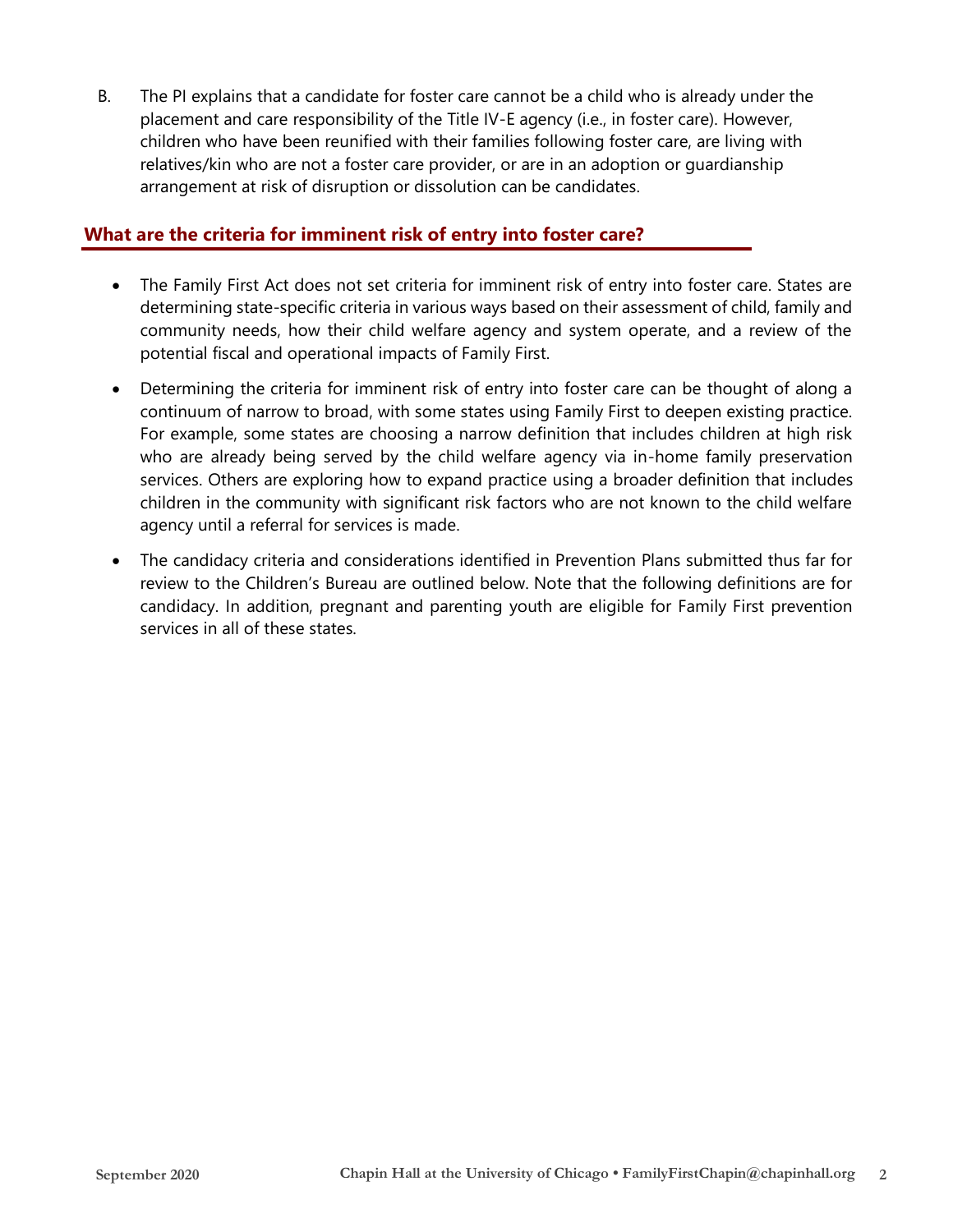### Candidacy by Jurisdiction

The following sections include candidacy-related information, as submitted in the state Prevention Plans:

- Candidacy Criteria
- Candidacy Considerations

### Prevention Plans Submitted to the Children's Bureau as of August 21, 2020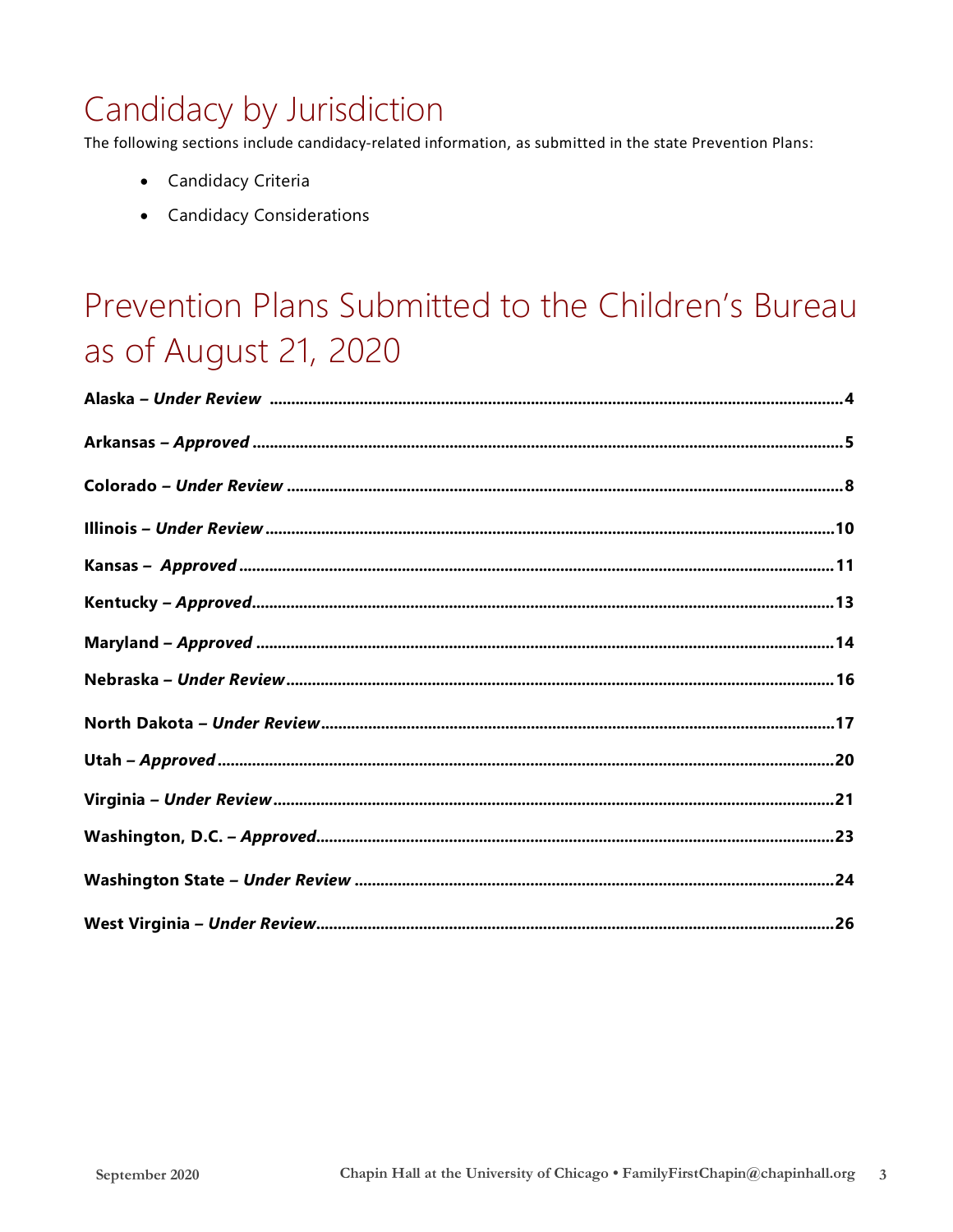

## Alaska

**Status: Submitted to the Children's Bureau – Under Review**

#### **Candidacy Criteria**

Children identified as candidates for foster care will meet one or more of the following criteria:

- A child for whom the agency has received a protective services report and upon completion of the safety assessment, it is determined that there are existing risk and safety factors that can be mitigated by the provision of in-home services.
- A child who is at imminent risk of entry into the foster care system, but is able to safely remain at home or in a kinship placement.
- Pregnant and parenting youth in foster care.
- Children exiting foster care to a trial home visit with a caregiver.

Priority Considerations will be made for cases that meet one of the above criteria and:

- Substance-exposed newborns and parents.
- Parents of children under the age of 5 who are willing and able to accept prevention services.

#### **Candidacy Considerations**

Following the department's receipt of a protective services report (PSR), the Office of Children's Services (OCS) conducts an initial assessment with the family using the Structured Decision Making tool and Future Risk of Abuse/Neglect (FRAN). If the child is known to be an Alaska Native, their Tribe and/or prevention worker will be invited to participate. Families with medium FRAN scores will be determined as eligible for prevention services. An in-home safety plan will be developed and continually monitored for its effectiveness. The child may be reassessed at the end of each 12-month prevention episode period.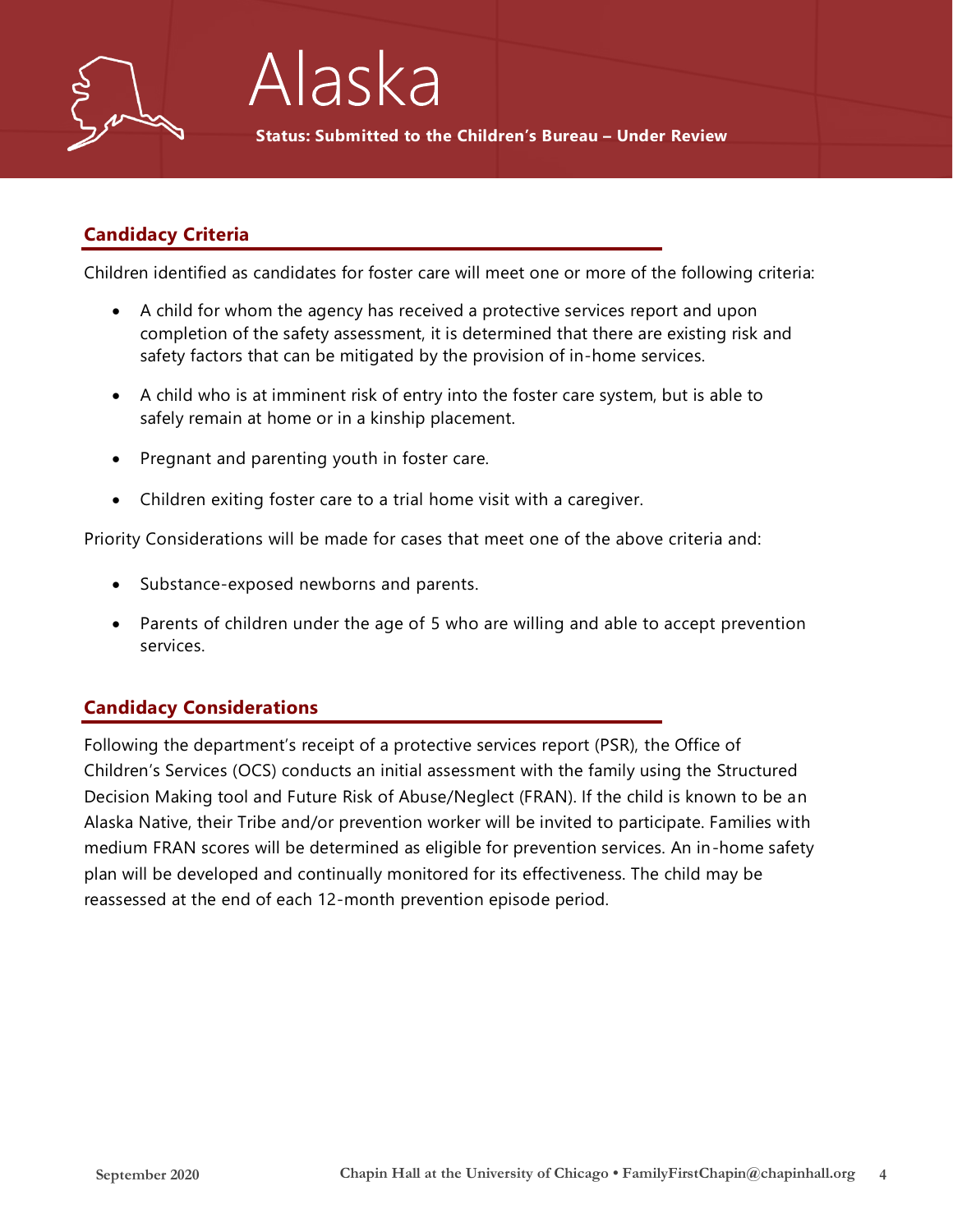

### Arkansas

**Status: Submitted to the Children's Bureau – Approved**

#### **Candidacy Criteria**

- 1. Garrett's Law investigation that did not result in removal.
	- Each child in the home will be considered a candidate.
	- Important criteria: Vulnerable age of the child, inconsistency with which DCFS handles these cases, and frequency with which they come into care or are subsequently abused.
- 2. A Protection Plan was put in place.
	- Important criteria: Children who have protection plans in place are at imminent risk for coming into care.
- 3. A team decision meeting (TDM) was held that did not result in removal.
	- A TDM was held that did not result in removal or children were returned to their families/home.
- 4. High or intensive risk assessment.
	- Child is at high risk upon administration of a risk assessment. If a child goes from being low-risk to high-risk, they will be designated as a candidate.
- 5. Risk of adoption or guardianship disruption.
	- Children whose adoptions or guardianships fail (and who therefore fall (back) into foster care) are included as candidates.
- 6. Supportive Service (SS) case opened to prevent removal.
	- Children are at high risk of coming into care due to judicial oversight
	- Children are at risk of being entered into foster care if their caretakers are unable to receive services/assistance. Such support would be preventative.
	- Provision of resources to families (Differential Response/Nurturing the Families of Arkansas) who need more intensive and longer involvement. Also preventative; can prevent removals and maltreatment.
- 7. A Less Than Custody petition has been filed.
	- Restricts the rights of one or more parents, but allows the child to stay in the home of a relative or one of the parents.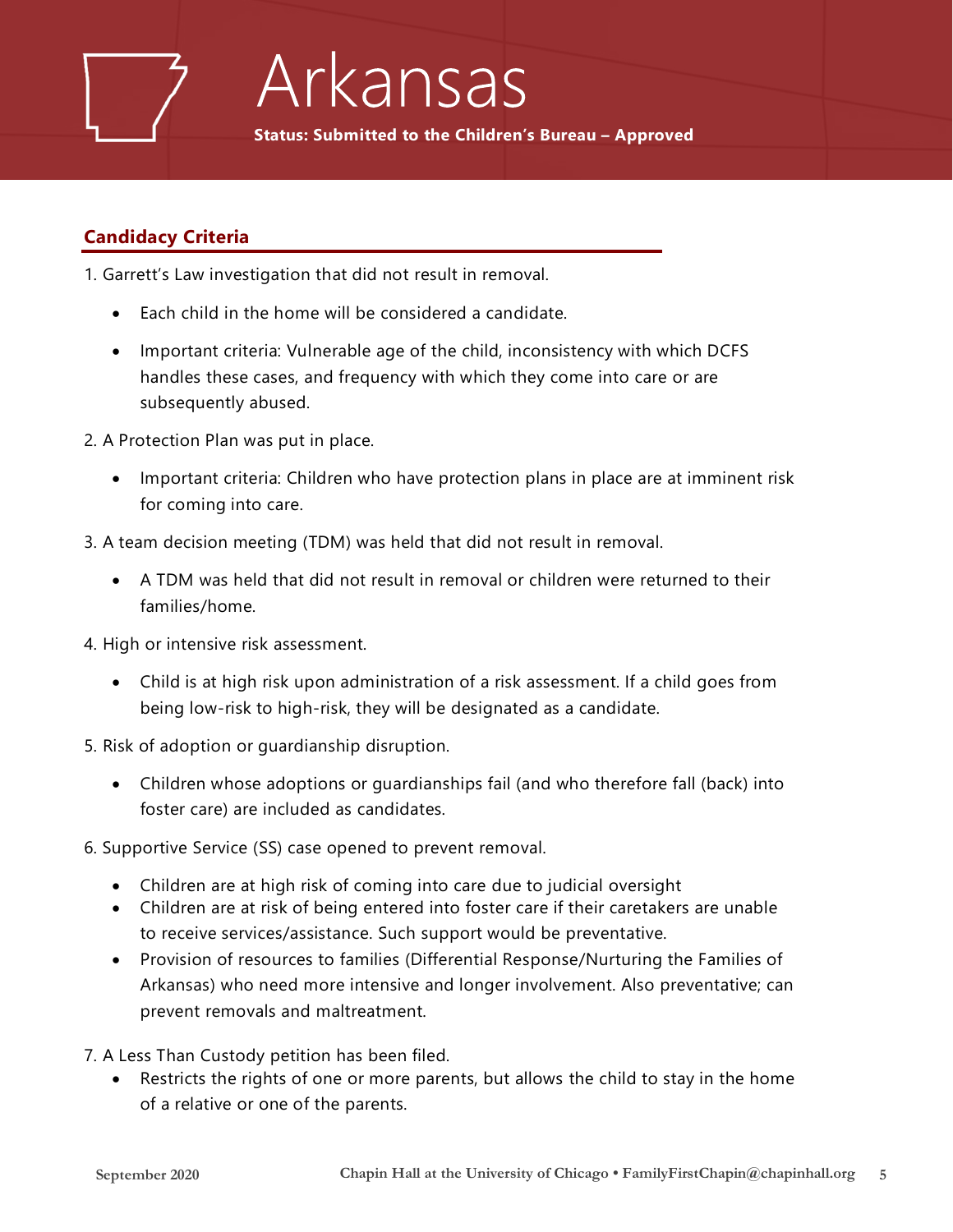

- 8. A 30-day petition has been filed.
	- Child is at substantial risk of harm or removal without intervention. Court/judicial oversight is necessary.
- 9. Child is living with a relative caregiver (does not include provisional or relative foster care)
	- Encompassing children who are not living with either of their parents, but rather a relative or fictive kin/caregiver.

10. A Crimes Against Children Division (CACD) investigation with a true finding and an in-home or unknown offender.

- Encompasses severe abuse and neglect cases such as sexual abuse and babies with broken bones.
- 11. Reunification has occurred, and the case remains open.
	- Ensures that strategies are put in place to help families and children immediately prior to, during, and post reunification. Addressing this could allow some children to return home earlier than they otherwise would.
- 12. A sibling is in foster care.
	- A sibling being in foster care heightens the risk of other kids coming into care.
- 13. The parent or caregiver was in foster care as a child.
	- Important to consider that parents or caregivers being in foster care as children is correlated with their children coming into care. Keeping this in mind helps us track emerging adults who have a child who might have left care at 18 or 21.
- 14. Failure to Thrive (FTT)
	- Infants and young children (age 3 or younger) who fail to grow physically/mature based on growth standards for age and gender. FTT can trigger long-term physical and cognitive developmental issues and therefore puts the kids who suffer from it at higher risk.
- 15. Medical Neglect if the child is 5 or under
	- Neglect could cause serious and long-term harm to the child, so those who have exposed medical neglect are candidates.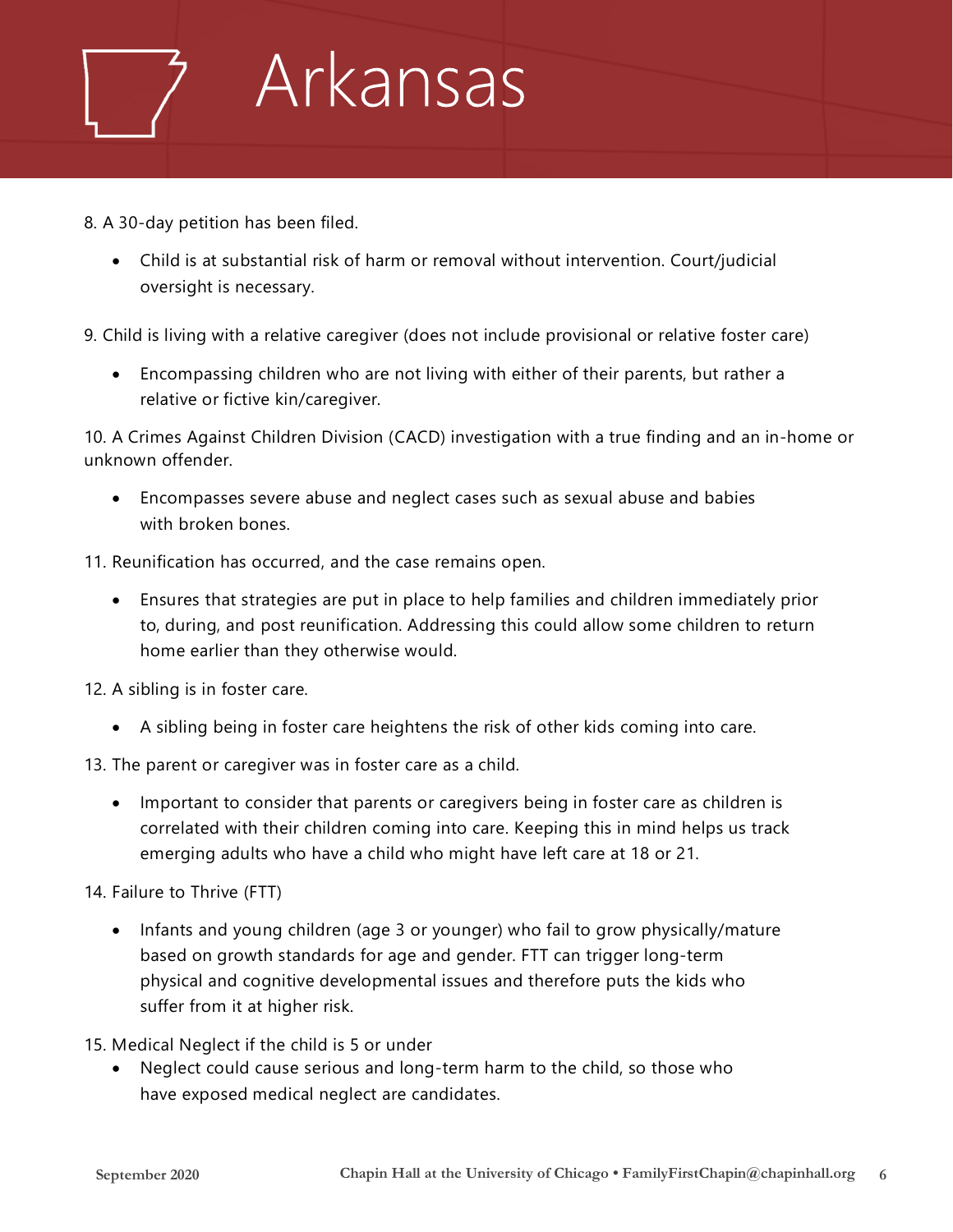

16. Inadequate Supervision with a child in the home who is 5 or under

- Inadequate supervision could result in the child being left in a dangerous situation that puts them at risk of harm. Such neglect therefore makes the child vulnerable to future harm.
- 17. Domestic Violence in the home
	- Domestic violence is, in some ways, tied with child abuse and is a complicating factor. Knowledge and awareness of DV can help us categorize appropriate services for children and families experiencing this.

#### **Candidacy Considerations**

- In defining eligibility for candidacy, the state will consider the legal definition of candidacy in Arkansas, the clients that DCFS already serves, and the known risk factors among youth in Arkansas.
- Candidates will be identified using data from Child Reporting and Information System (CHRIS), Arkansas' current State Automated Child Welfare Information System (SACWIS).
- Only one factor has to be present for a child to be determined a candidate; however, multiple reasons may apply.
- Once a child is designated as a candidate, they will remain a candidate for the length of the case, until the end of the month in which they turn 18, or until exactly one year has passed.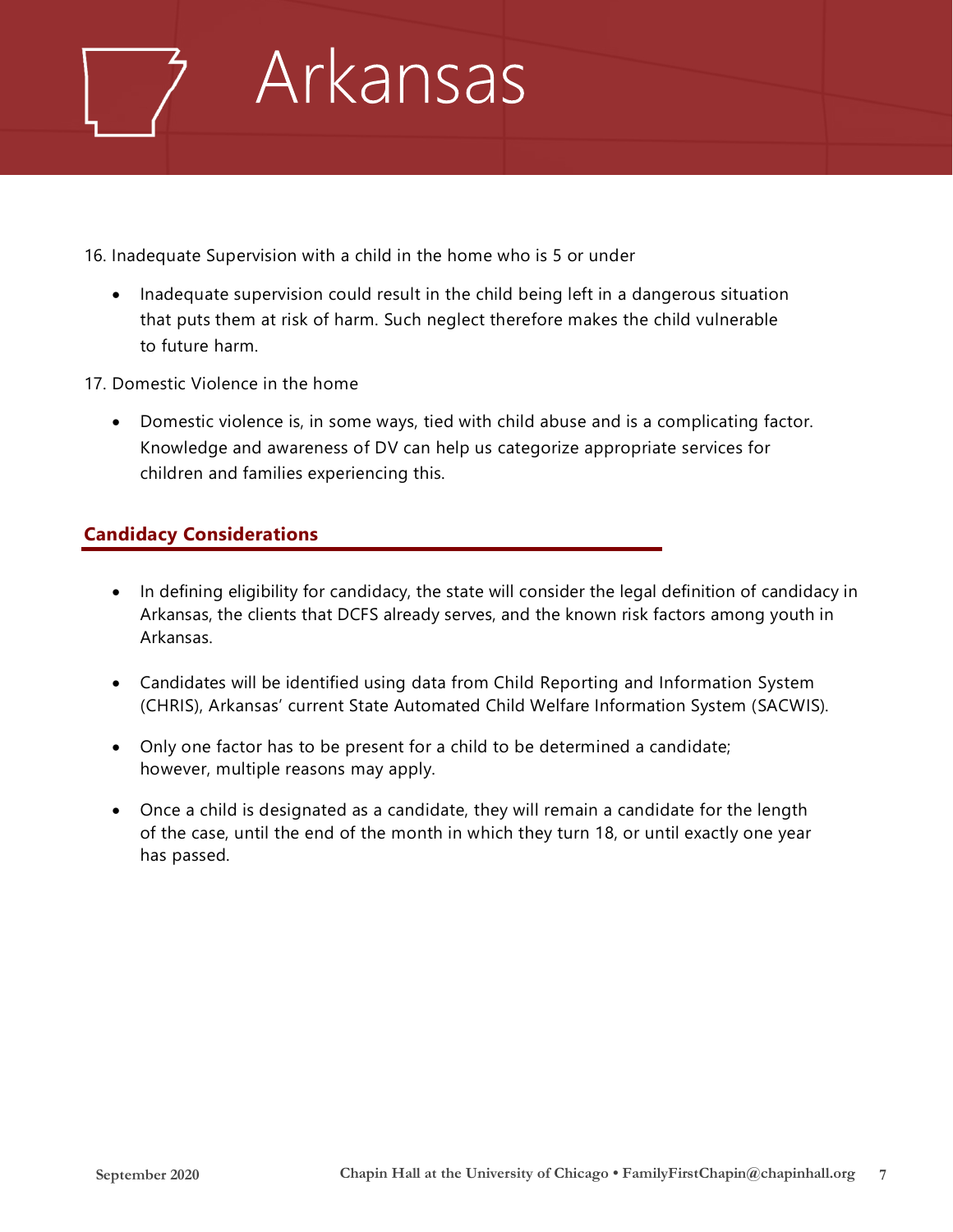**Status: Submitted to the Children's Bureau – Under Review**

Colorado

#### **Candidacy Criteria**

A child/youth is a candidate to receive Title IV-E prevention services when they are at serious risk of entering or re-entering foster care but able to remain safely at home with the provision of mental health, substance use treatment, or in-home parenting services for the child/youth, parent, or kin caregiver. A child/youth in foster care who is a pregnant or parenting foster youth are also candidates.

A child may be at serious risk of entering foster care based on circumstances and characteristics of the family as a whole and/or circumstances and characteristics of individual parents or children that may affect the parents' ability to safely care for and nurture their children.

Colorado's proposed definition of candidacy includes the following circumstances or characteristics of the child/youth, parent, or kin caregiver that could put a child/youth at risk of entering or reentering foster care:

- Substance use disorder or addiction
- Mental illness
- Lack of parenting skills
- Limited capacity or willingness to function in parenting roles
- Parents' inability, or need for additional support, to address serious needs of a child/youth or related to the child/youth's behavior or physical or intellectual disability
- Developmental delays
- Reunification, adoption or guardianship arrangements that are at risk of disruption

#### **Candidacy Considerations**

• "Kin" may be a relative of the child, a person ascribed by the family as having a family-like relationship with the child, or a person that has a prior significant relationship with the child. These relationships take into account cultural values and continuity of significant relationships with the child. ICWA Kin Caregiver as defined in 25 U.S.C. Sec. 1903 includes an "extended family member" as defined by the law or custom of the Indian child's tribe or, in the absence of such law or custom, is a person who has reached the age of 18 and who is the Indian child's grandparent, aunt or uncle, brother or sister, brother-in-law or sister-in-law, niece or nephew, first or second cousin, or stepparent.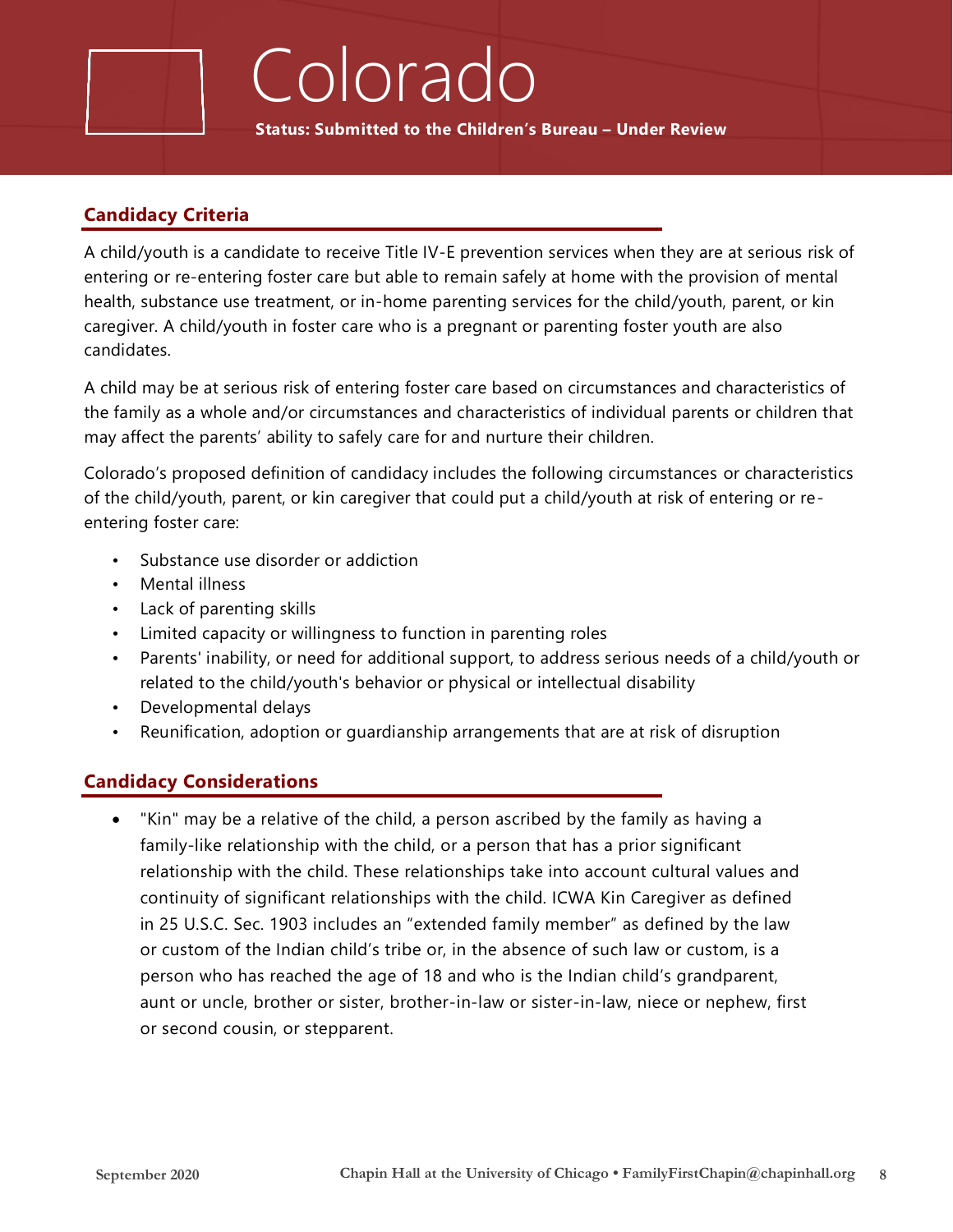# Colorado

- CDHS is keenly aware that, with such a bold definition of candidacy, there is a risk of further stigmatizing and unintentionally increasing child welfare involvement based on systemic inequalities such as race and poverty factors. CDHS is committed to monitoring data statewide for increased impact on disproportionality as a result of identifying at-risk children, youth, and families further upstream.
- To understand how Colorado's candidacy definition will be operationalized, it is important to recognize that Colorado is a local-control, county-administered, statesupervised system. This means that 64 unique county departments and 22 judicial districts will be implementing Colorado's definition in ways that respond to the array of families, services, providers, partners, and funding streams in their communities. Some county human services departments are already implementing prevention and early intervention services in the broadest manner and are closely aligned with Colorado's proposed definition of candidacy. Other counties are providing more traditional placement prevention services by focusing on families who are already involved in the child welfare system.
- To honor the range of needs and practices across the state, the candidacy definition is intentionally broad and flexible enough to capture a variety of approaches. Below are descriptions of three unique communities in Colorado and their current and planned approaches to placement prevention services under Family First.
- For open cases within the child welfare system, caseworkers use information from the Colorado Family Safety and Risk Assessment tools, periodic case reviews, as well as information gained from engaging with the family and other collaterals to determine IV-E prevention candidacy. A new IV-E Prevention Candidacy Determination page will be created in Colorado's Comprehensive Child Welfare Information System (Trails), and caseworkers will document children and youth who are eligible for IV-E prevention services. Once this determination is made, the caseworker will be allowed to create the required prevention plan, linking the candidate to appropriate services.
- For those without an open case, but who are involved in the child welfare system and have risk factors present, the process will look similar to current PA3 cases. A candidate and prevention plan will be documented in Trails, and the county department will contract with community-based agencies to provide appropriate prevention services.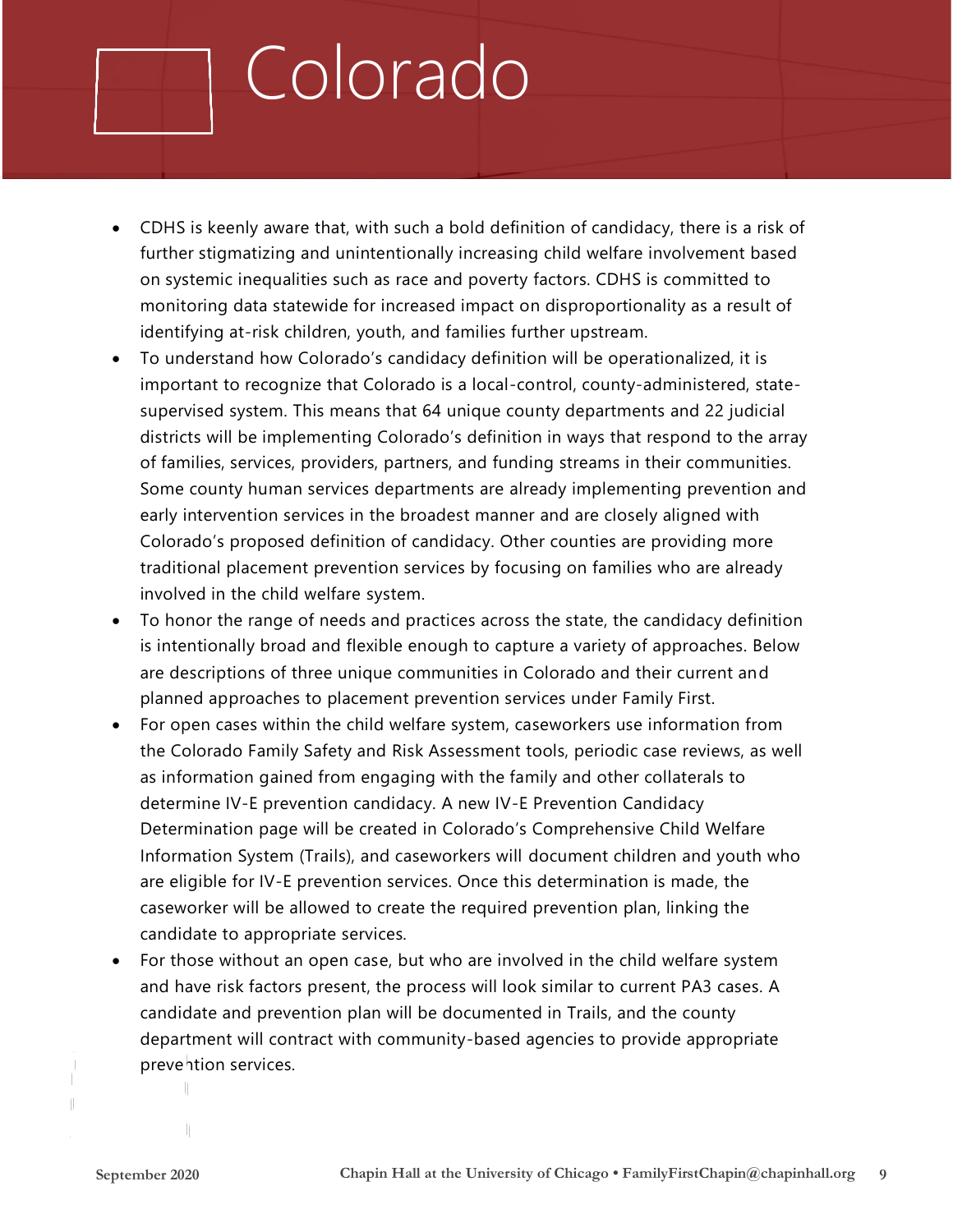# Illinois

**Status: Submitted to the Children's Bureau – Under Review**

#### **Candidacy Criteria**

- 1. Children or families being served by:
	- a. Intact Family Services (IFS),
	- b. Intact Family Recovery Services (IFR), and
	- c. Extended Family Support Program (EFSP)
- 2. Permanencies, including
	- a. Recent reunifications,
	- b. Recent assigned guardianships,
	- c. Recent relative permanencies, and
	- d. Post-adoptions and subsidized guardianships in need of services
- 3. Pregnant and Parenting Youth in care up to 21
- 4. Pregnant and Parenting Transition Age Youth 18-21 who recently opted out of care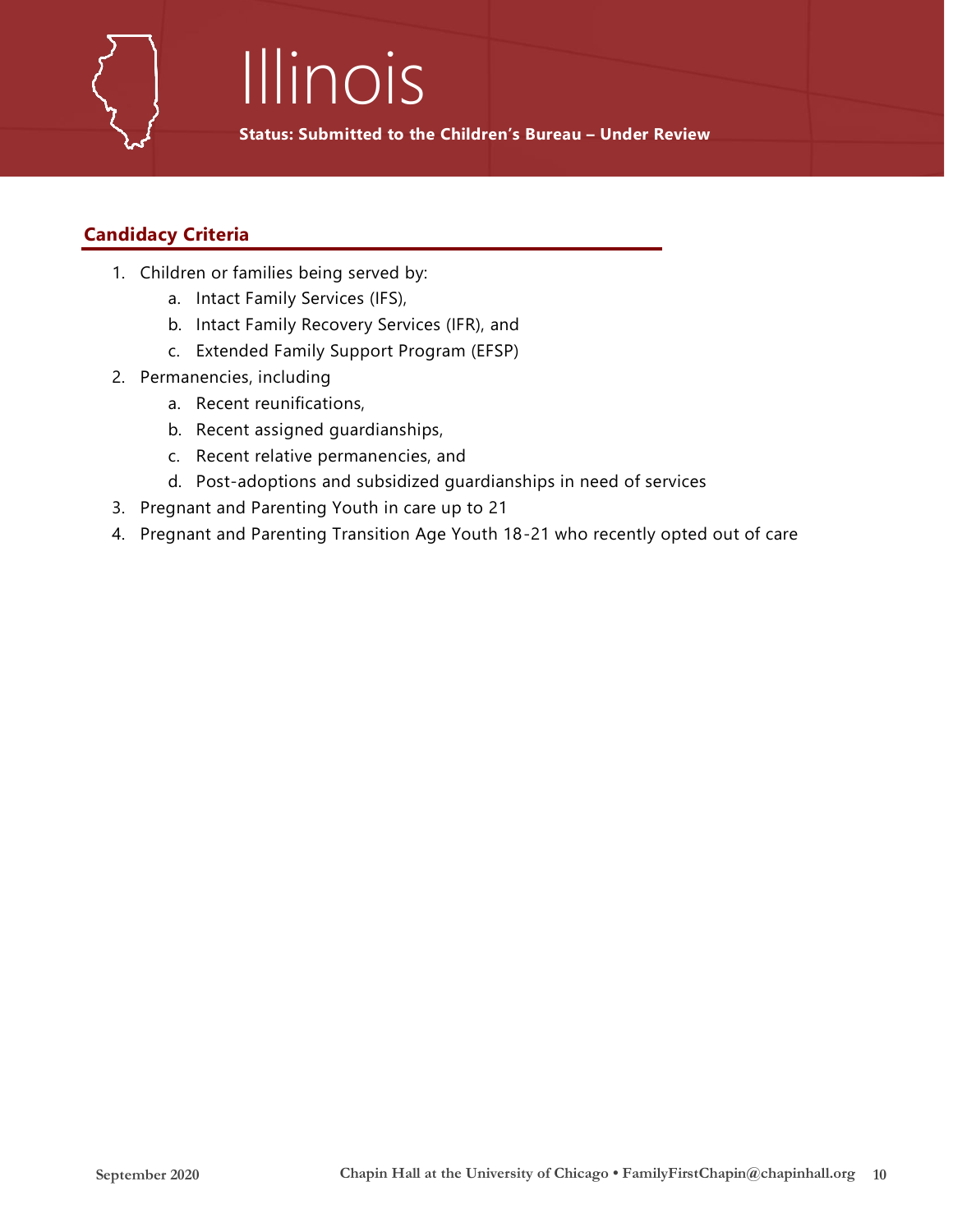#### **Candidacy Criteria**

- Child(ren) or youth placed with a parent who Prevention and Protection Services (PPS) determine are at imminent risk of foster care and out-of-home placement but can be safe at home with prevention services.
- Child(ren) or youth who exited foster care to adoption or permanent custodianship or guardianship, or who were reunified with parents are at risk of entering foster care and out-of-home placement.
- Child(ren) or youth in placement with relative caregivers.
- Child(ren) or youth living with parents but needs to be with a relative caregiver as a guardian with prevention services
- Pregnant and parenting youth in foster care and out-of-home placement.
- Siblings of youth already in foster care.

#### **Candidacy Considerations**

Initial reports are made to the Kansas Protection Reporting Center (KPRC). An intake specialist completes an assessment of the report using Structured Decision Making (SDM). If the report meets criteria of Abuse and/or Neglect or Family in Need of Assessment, it will be assigned to the regional Department of Children and Families (DCF) Service Center. An assigned PPS practitioner within the region will then locate and assess the family. The PPS practitioner completes an initial assessment of the family, using the research-based Family-Based Assessment tool, to determine if they meet criteria for services. If answers to questions 1-3 below are "yes"; and questions 4-7 are either "yes" or "NA," they are deemed eligible for services:

- 1. The family is at risk of having a child(ren) removed; and
- 2. A parent/caregiver is available to protect the child; and
- 3. A parent/caregiver is willing and able to participate in services.
- 4. A family with chronic problems has experienced a significant change which makes them able to progress.
- 5. A parent/caregiver with mental/emotional health issues has been stabilized.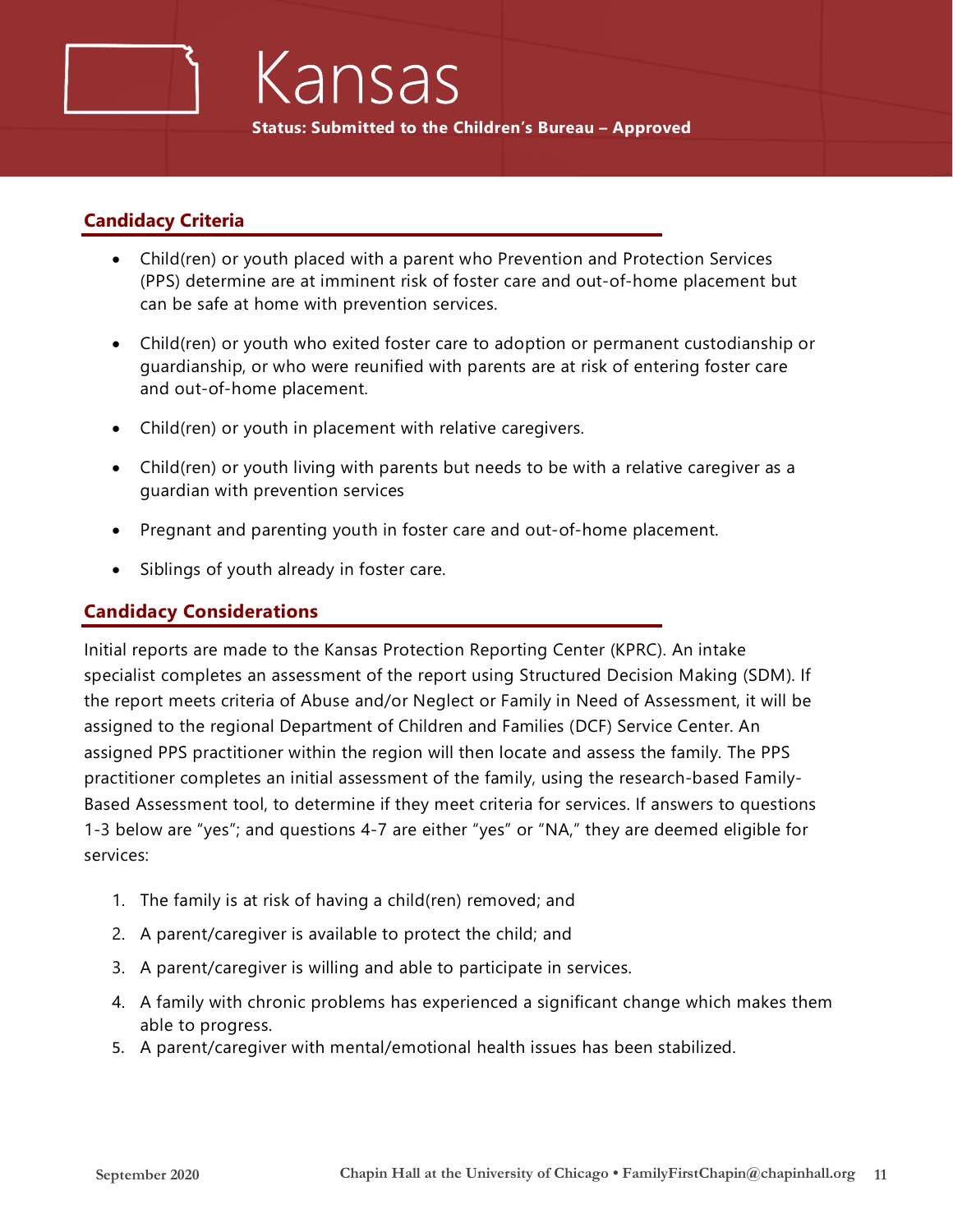

- 6. A parent/caregiver with limitations demonstrates an ability to care for self and children.
- 7. A parent/caregiver with substance abuse issues functions adequately to care for children.

In addition to the questions above, the regional PPS practitioner will utilize risk and safety assessment decisions to help guide the decision for candidacy for care and service referral. Families with the following risk level and safety decisions are deemed eligible for service:

- Risk level = High to Intense (SDM in pilot counties = High to Very High)
- Safety decision = Conditionally safe (SDM in pilot counties = Safe with immediate safety plan)

The PPS practitioner and the family will decide on which program(s) best meets the family's needs. The PPS practitioner will upload the required documentation into Kansas Initiatives Decision Support (KIDS). KIDS is a web-based system to record, maintain, and report assigned abuse/neglect and nonabuse neglect intakes. Key milestones and the family's services are also tracked in the Family and Child Tracking System (FACTS), the DCF-PPS system for maintaining data and reporting to legislature, federal government, internal management, department budget, and the general public.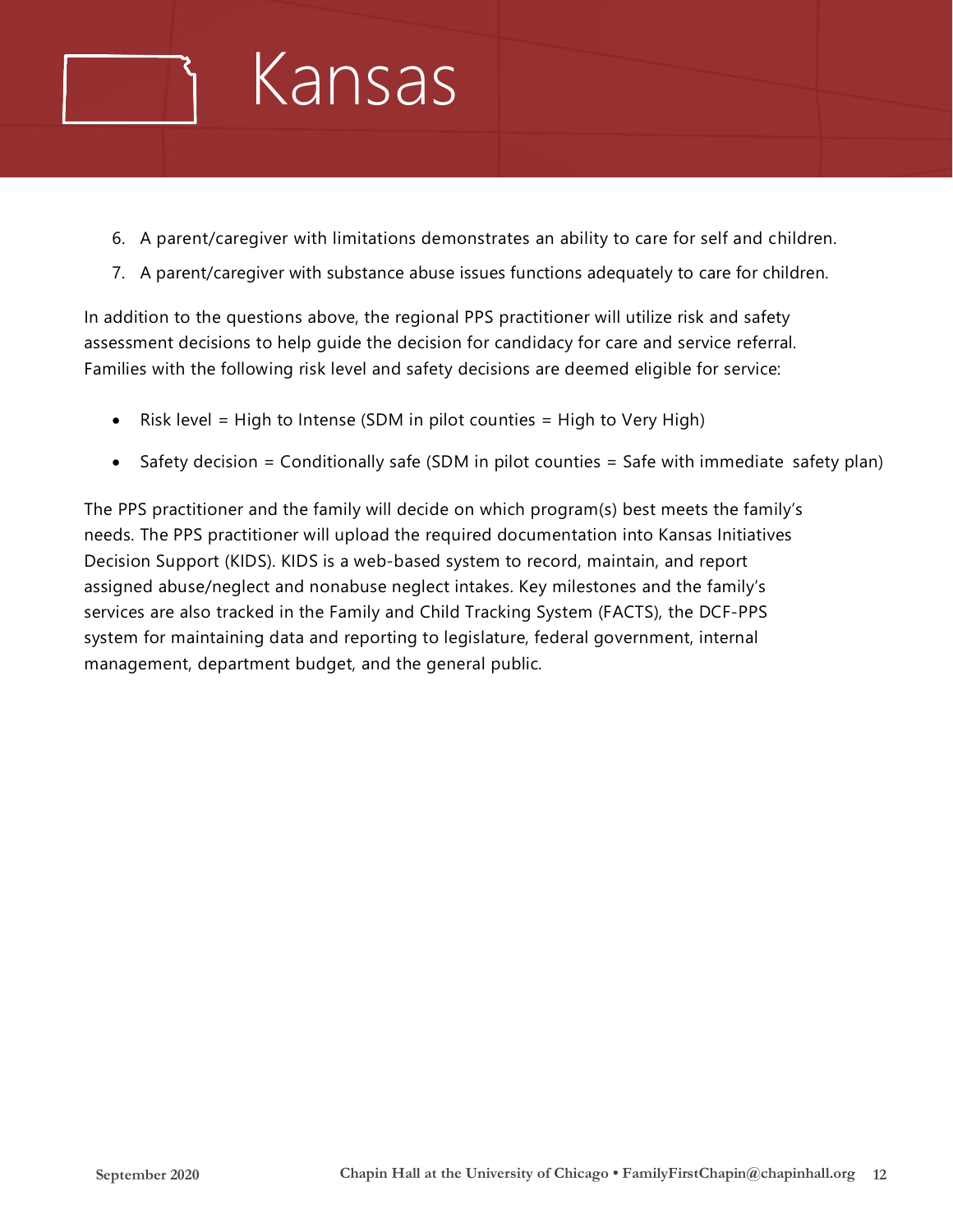

# Kentucky

**Status: Submitted to the Children's Bureau – Approved**

#### **Candidacy Criteria**

- A child who is a victim of substantiated maltreatment in which safety and risk factors can be mitigated by provision of in-home services.
- Child who exhibits moderate-to-severe risk factors and services are necessary to prevent subsequent maltreatment and foster care entry.
- A child who has been recently reunified and services can be provided to the child and family to mitigate risks and re-entry.

#### **Candidacy Considerations**

In defining eligibility for candidacy the state will consider:

- Children who are determined to be candidates for foster care
- Pregnant and parenting youth
- Children who are determined to be at imminent risk for removal, but for whom risk and safety issues can be addressed through a prevention plan that is customized to each child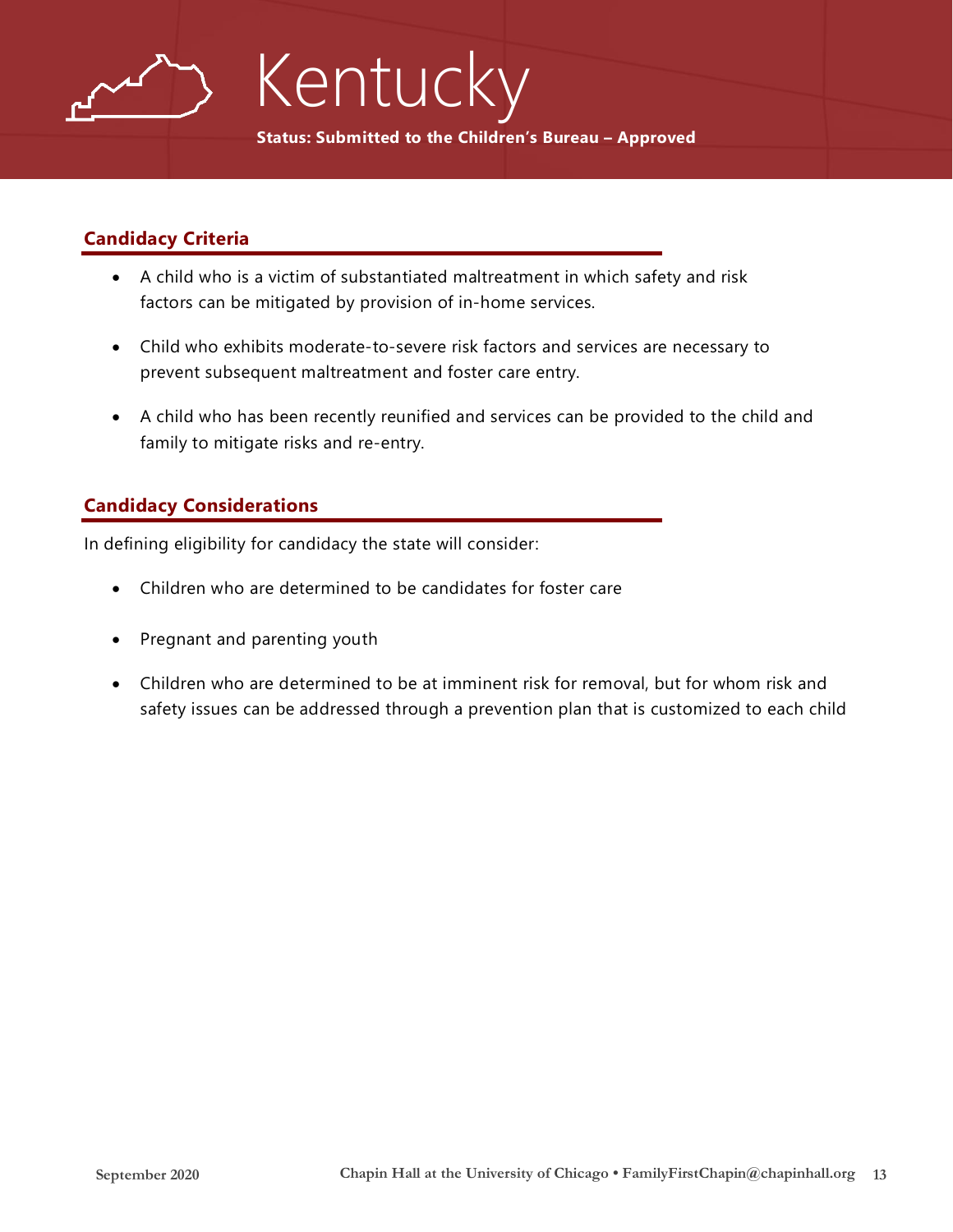**Status: Submitted to the Children's Bureau - Approved** 

#### **Candidacy Criteria**

There are two populations eligible for Family First preventive services:

Maryland

- 1. Pregnant and parenting youth who are in foster care.
- 2. Children who are determined to be candidates for foster care.

Children at imminent risk of entering foster care will be defined as **children who receive in-home services and who meet specific risk criteria**. This population excludes children who do not receive inhome services but who may still be at high risk of entering or re-entering care.

- **1. Families with identified risk of harm – 20% of families served**
	- Families that might need additional support because they have characteristics that have been found to elevate the risk of harm to the child and potential for entering foster care
	- Substance-exposed newborn
	- Domestic violence involving a minor
	- Substantial risk of child sexual abuse due a known sexual offender living with the child
	- Caregivers with impairments
	- Families with prior child fatalities or serious child injuries
	- Previous reports to Child Protective Services (CPS)
	- Cases where parent(s) have previously had their parental rights terminated due to abuse or neglect, but they have another child

#### **2. Families Experiencing Substance Use Disorder – 25% of entries, 7% of removals**

- Caregivers with lack of protective capacities due to substance use
- Substance use disorders of the parent, child/youth, and/or other household member

#### **3. Victims of Trafficking**

- Human, labor, or sex-trafficking
- Minor being trafficked
- Note: Department of Human Services (DHS)/ Social Security Administration (SSA) seeks to expand access to prevention services that may keep children connected to their families when appropriate or address youth who are vulnerable for trafficking when exiting foster care

#### **4. Families in Unsafe Living Conditions – 9%**

- Inadequate housing in child's placement
- Family instability due to unsafe living conditions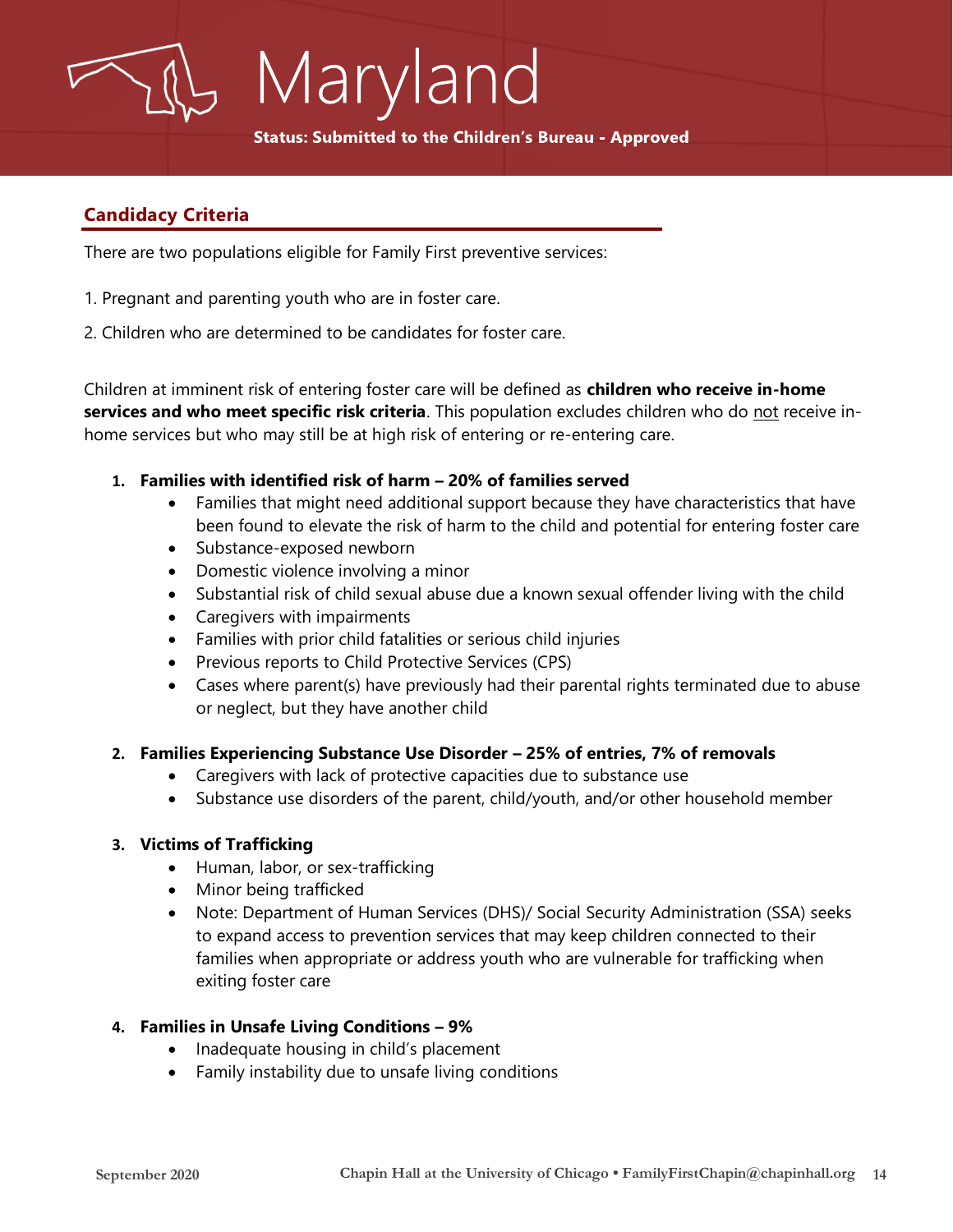

#### **5. Families with Complex Medical Needs**

- Parents with medical challenges
- Medically fragile children
- Children with significant disabilities who need specialized care to ensure their health and safety
- Children who are reported by health care practitioners to local departments as experiencing failure to thrive

#### **6. Families with Complex Psychological and Behavioral Needs**

- Parents, caregivers, and children who have complex psychological/behavioral needs
- Child's behavior is a significant indicator in entry into foster care and voluntary placements

#### **7. Families with Prior Child Welfare Experience**

- Higher risk of additional involvement in the welfare system
- Families with prior history of maltreatment
- Children/families involved in family preservation cases
- Children who have exited to some form of permanency
- Minors who leave care before turning 21
- Siblings of children in foster care who reside at home

#### **8. Children and youth with current Department of Juvenile Services involvement**

• Intersection between those who have experienced maltreatment and those who engage in delinquent behaviors and could benefit from prevention services to avoid placement

#### **9. Informal Kinship Living Arrangement**

• Might need additional supports to ensure that children can thrive and remain with their families

#### **Candidacy Considerations**

Determining and documenting eligibility:

• A family's acceptance of in-home services and applicability of one of the imminent risk criteria is recorded in existing intake, assessment tools, and data fields in MD CHESSIE (Maryland's Children Electronic Social Services Information Exchange). The caseworker and supervisor will make a clinical decision using the Child and Adolescent Needs and Strengths-Family (CANS-F) as to whether Family First prevention services are the appropriate course of action for the child/family in question.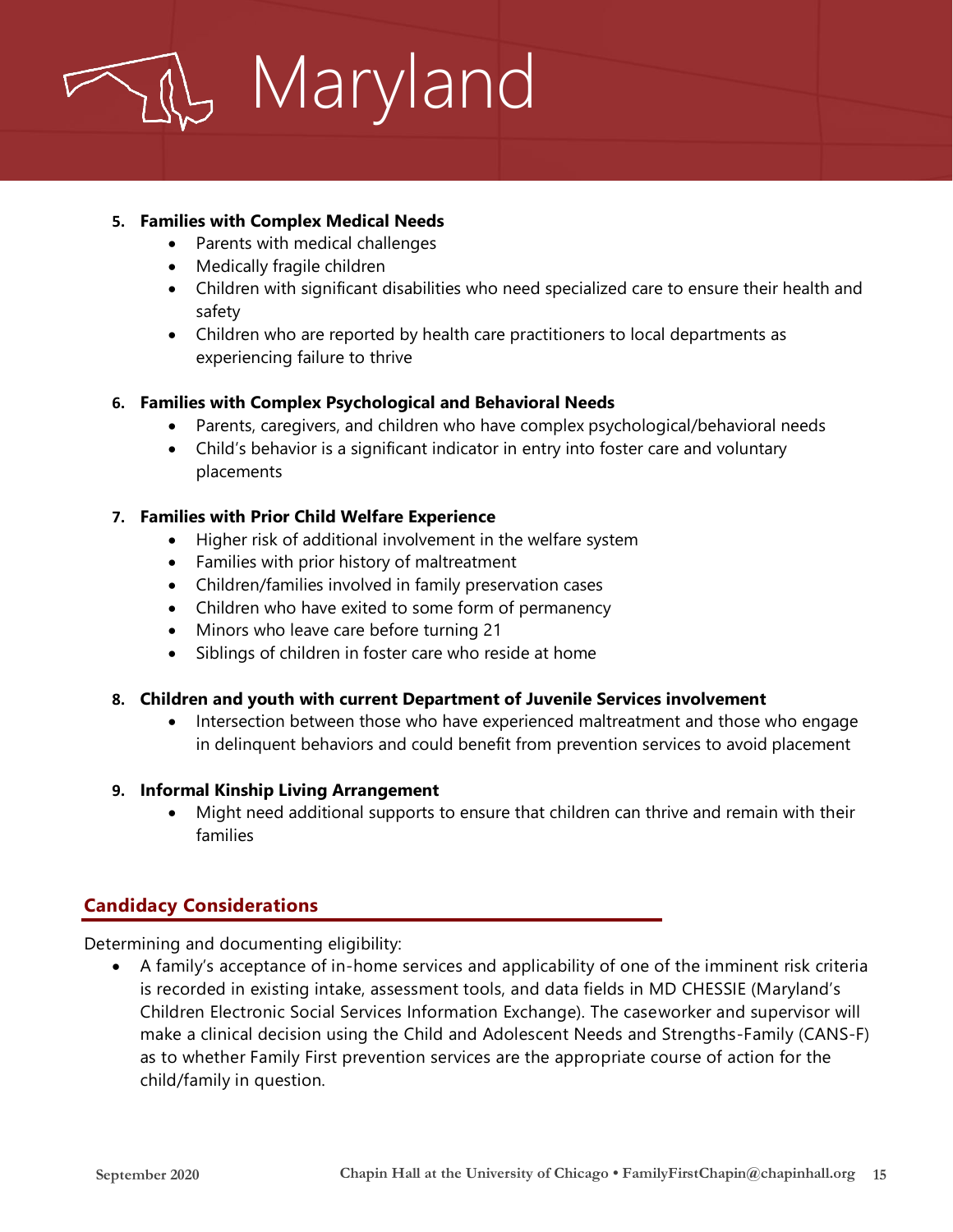### Nebraska

**Status: Submitted to the Children's Bureau – Under Review**

#### **Candidacy Criteria**

Children and youth identified as being a candidate for foster care are those at imminent risk of entering foster care, as defined by Nebraska Revised Statute 71-1901, but can remain safely in the child's home or kinship/relative home as long as Title IV-E prevention services are necessary to prevent entry into the foster care system are provided. This includes, but is not limited to, those children and youth who are:

- 1. residing in a family home accepted for assessment, or with an ongoing services case including non-court and court-involved families where the child may be a state ward;
- 2. reunified following an out-of-home placement;
- 3. the subject of a case filed in juvenile court as being mentally ill and dangerous as defined by Nebraska Revised Statute 43-247 (3)(c);
- 4. pre- or postnatal infants and/or children of an eligible pregnant/parenting foster youth in foster care;
- 5. at risk of an adoption or guardianship disruption or dissolution that would result in a foster care placement;
- 6. with extraordinary needs and whose parents/caretakers are unable to secure assistance for them; and
- 7. involved with juvenile probation and living in the parental/caretaker home.

#### **Candidacy Considerations**

- Nebraska's approach to candidacy is to define the families currently served who meet the requirements of FFPSA.
- Nebraska's candidacy definition allows a child to transition between traditional IV-E eligibility and FFPSA IV-E eligibility.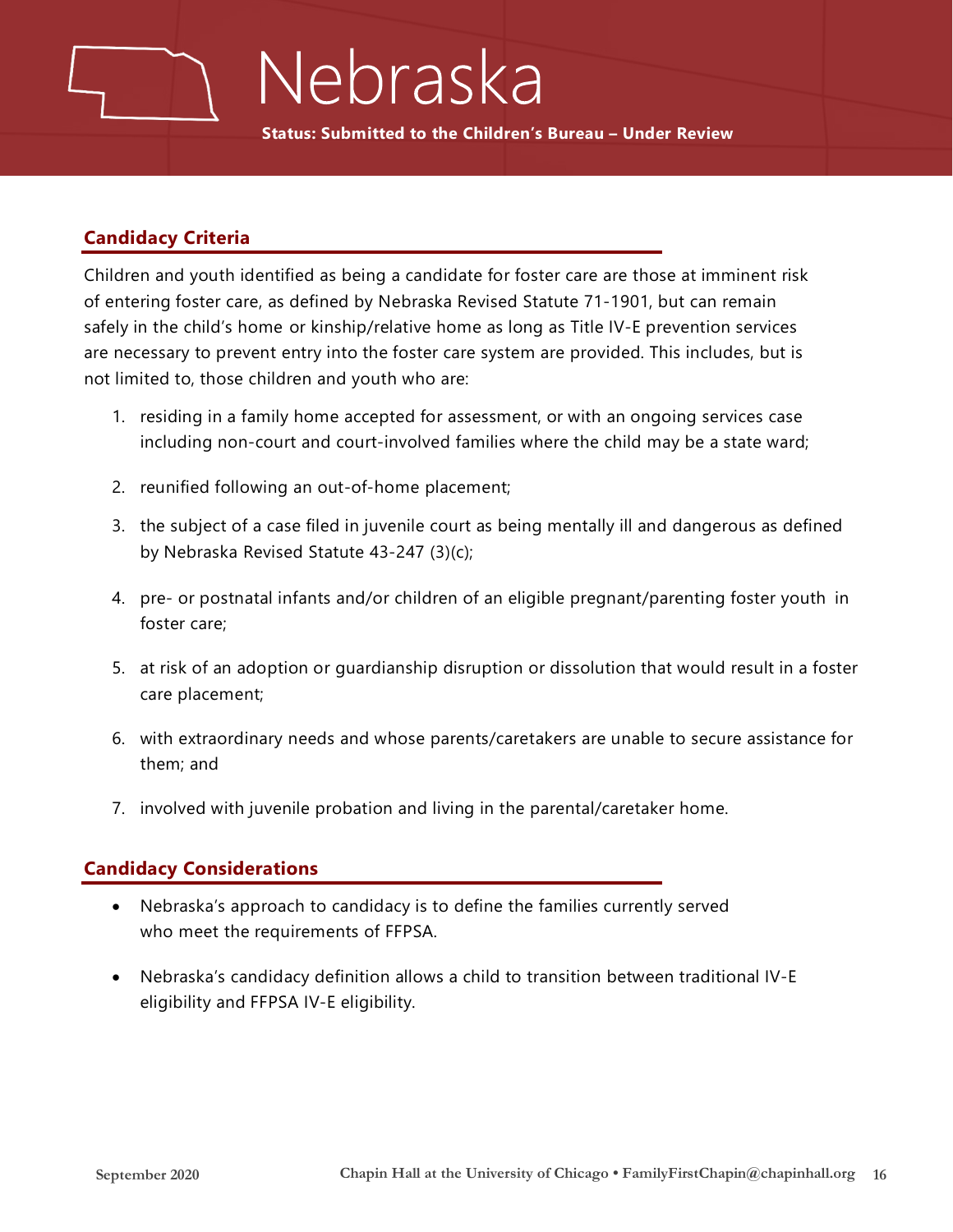# North Dakota

**Status: Submitted to the Children's Bureau – Under Review**

#### **Candidacy Criteria**

A candidate for foster care is *a child who is at risk of out of home placement and has an active case plan to maintain the child in the child's home*.

A child may be at risk of entering foster care based on circumstances and characteristics of the family as a whole and/or circumstances and characteristics of the child or the parent/kinship caregiver's ability to safely care for and nurture their child. Circumstances or characteristics for eligibility may include:

- 1. Under 18 years of age;
- 2. DSM Diagnosis for an emotional, behavioral, or mental health disorder with symptoms that are expected to last or have lasted one year or longer
- 3. Serious Emotional Disturbance that without supportive service or preventative care, out of home placement is likely
- 4. Significant interference or limitations of the child's functioning in home, school or community;
- 5. Difficulty or difficulties interfering or limiting achievement or maintenance in one or more developmentally appropriate skill (social, behavioral, cognitive, communicative or adaptive);
- 6. Child whose adoption or guardianship arrangement is at risk of a disruption or dissolution that would result in a foster care placement;
- 7. Child in foster care is pregnant or parenting a child(ren);
- 8. Siblings in foster care;
- 9. Prior out of home placement (hospitalization, Psychiatric Residential Treatment Facility, attendant care, relative placement, respite care, residential treatment, Qualified Residential Treatment Provider, detention, prior Department of Juvenile Services custody, assessment center);
- 10. Currently involved in two or more community services/agencies mental health, substance abuse, health, special education, juvenile justice or child welfare, respite care, alternative school programming;
- 11. Reunification has occurred;
- 12. Inadequate Supervision based on family and youth circumstances;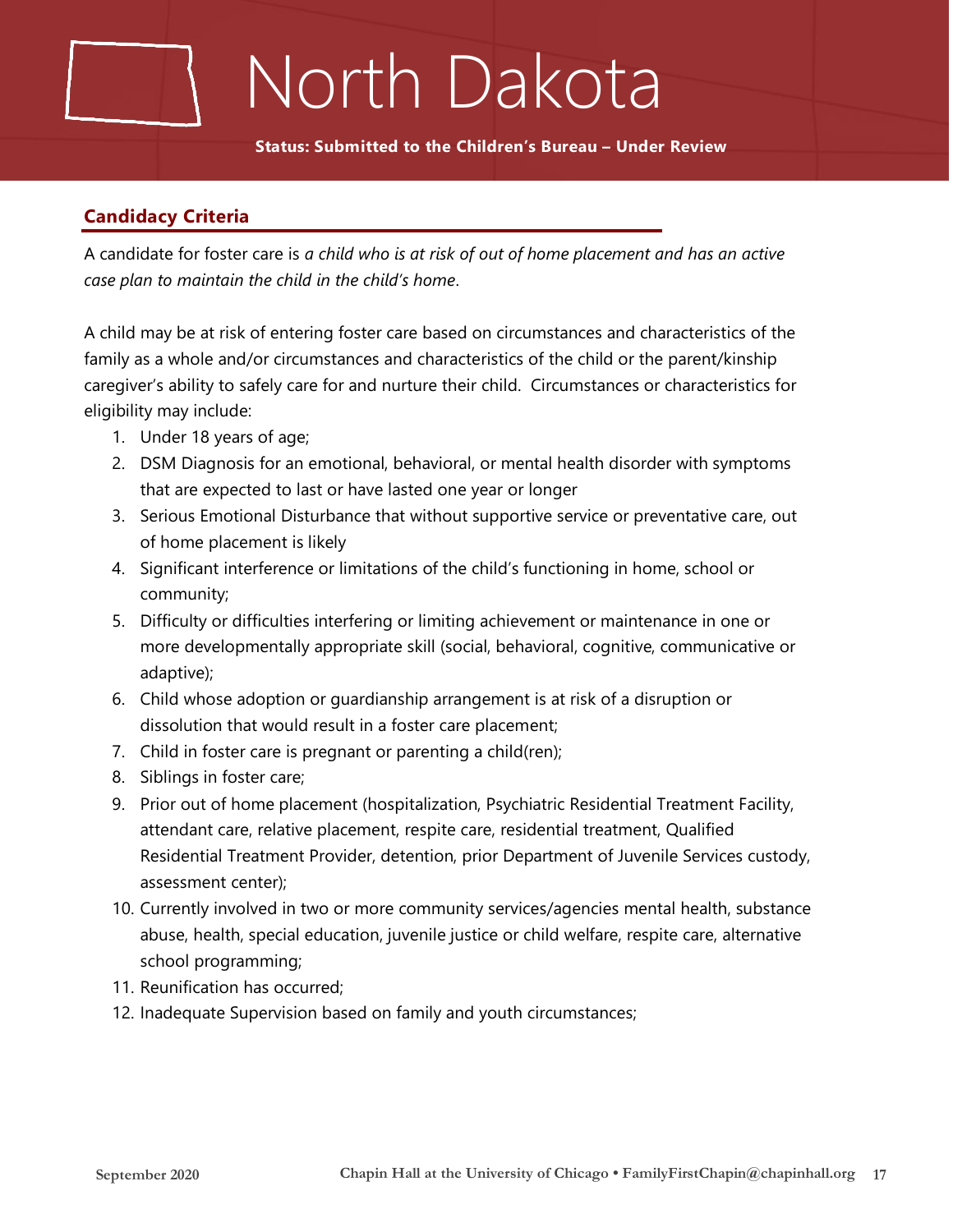# North Dakota

- 13. Parent/Custodian/Guardian/Kin Caregiver with limited parental capacity to meet educational, medical, safety, or basic needs of child(ren) due to:
	- a. Behavioral health concern
	- b. Incarceration of one parent
	- c. Inability to address serious needs of the child
	- d. Physical or intellectual disability
	- e. Debilitating or life-threatening medical needs
	- f. Homeless or substandard living conditions
	- g. Verbalization of no longer wanting their child
	- h. Substance Exposed Newborns

#### **Candidacy Considerations**

Specific highlights of candidacy for foster care include:

- 1. Candidacy is eligibility criteria, not maintenance reimbursement;
- 2. States claim IV-E administrative reimbursement;
- 3. A child may not be considered a candidate for foster care solely because the ND Department of Human Services or its authorized agents are minimally involved with the child and his/her family;
- 4. In order for the child to be considered a candidate for foster care, the ND Department of Human Services or its authorized agents involvement with the child and family *must* be for the specific purpose of either satisfying the reasonable efforts requirement with regard to preventing removal from the home or if needing removing the child and placing him/her in out of home care. Section 471(a)(15)(B)(i);
- 5. Determinations for foster care candidacy must be made by employees of the State agency or another public agency that has entered into an agreement with the State title IV-E agency pursuant to section 472(a)(2) of the Social Security Act. (45 CFR 205.100);
	- a. NDDHS: CFS, Behavioral Health and Field Services
	- b. Human Service Zones: Authorized agents of the Department per law
	- c. DJS: Valid agreement with NDDHS
	- d. Tribes: Valid agreement with NDDHS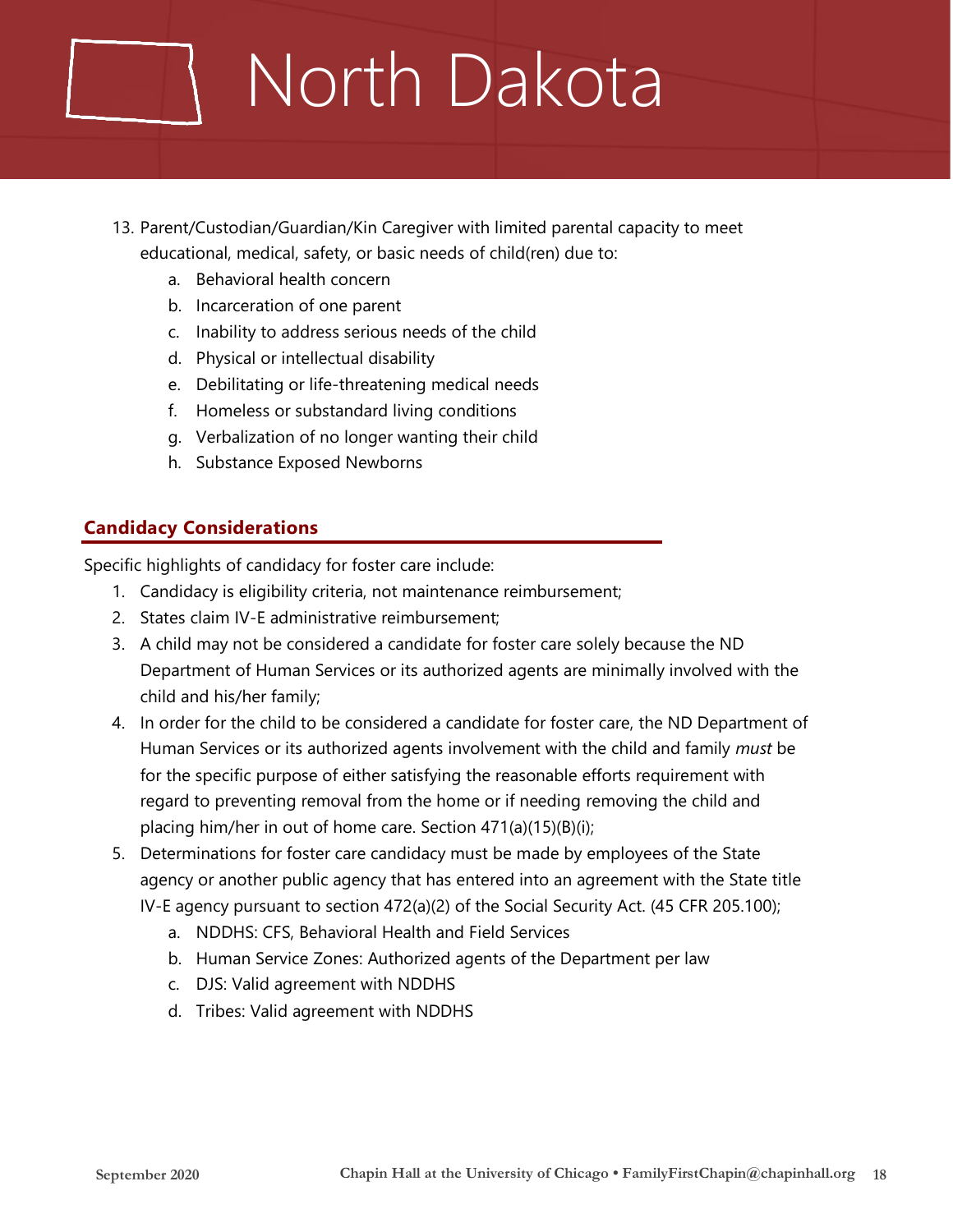# North Dakota

6. There are three acceptable forms of documentation that establish a child's candidacy for Title IV-E eligibility: a case plan, an eligibility form, or evidence of a court proceeding. North Dakota will determine candidacy for Title IV-E eligibility using an eligibility referral form and requiring all candidates must have a defined case plan. The case plan shall specify the prevention services provided to the child and/or family, goals, tasks and an indication that absent effective preventative services the child is at risk of out of home placement. The case plan must be updated and reviewed for candidacy eligibility every six months.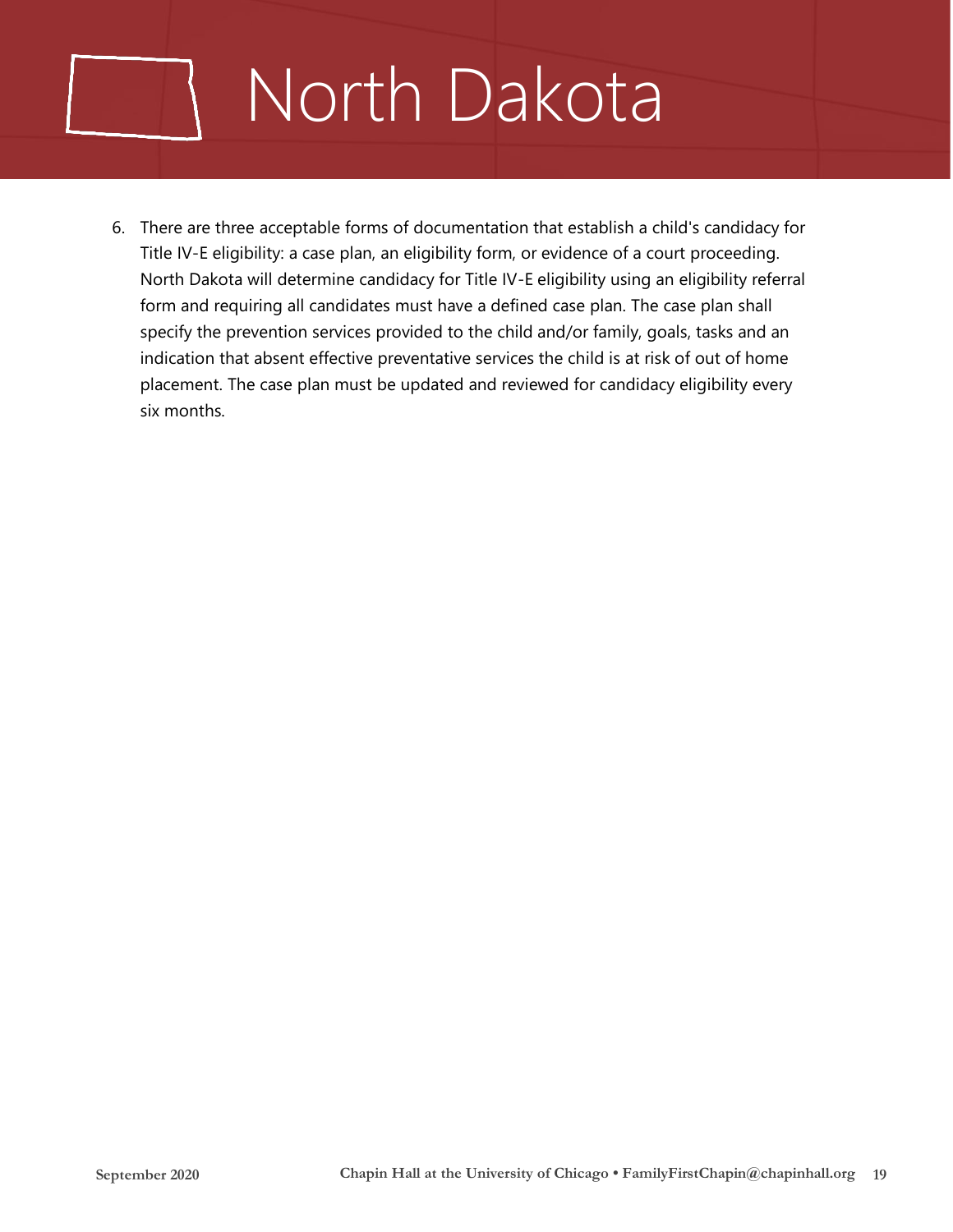

**Status: Submitted to the Children's Bureau - Approved**

#### **Candidacy Criteria**

There are some key populations that are eligible for services under the Title IV-E Prevention Program:

- Children under 18 who are at imminent risk of entry into foster care, but are able to remain safely in their home or kinship placement as long as mental health, substance use disorder, or in-home parenting skill-based programs/services are provided for the child, parent, or kin caregiver.
- A child in foster care who is a pregnant or parenting youth.

Circumstances or characteristics that could put children at risk of entering foster care include:

- Child maltreatment, including abuse or neglect
- Substance use or addiction
- Mental illness
- Lack of parenting skills
- Limited capacity to function in parenting roles
- Parents' inability or need for additional support to address serious needs of a child related to the child's behavior
- Developmental delays
- Physical or intellectual disability
- Adoption or guardianship arrangements that are at risk of disruption

#### **Candidacy Considerations**

- The Utah Family and Child Engagement Tool (UFACET), is used to assess the unique dynamics of each family/substitute caregiver(s).
- Risk assessment tools identify youth's risk of entry into foster care, as well as youth and family needs.
- The Protective and Risk Assessment (PRA) tool determines the risk of youth involved in the juvenile justice system reoffending and whether they have a need for services.
	- o A youth is considered a candidate for foster care if they score "moderate" or "high" on the PRA and/or have one or more risk factors that identify the need for services.
- Candidate status is confirmed through the creation of a child's prevention plan.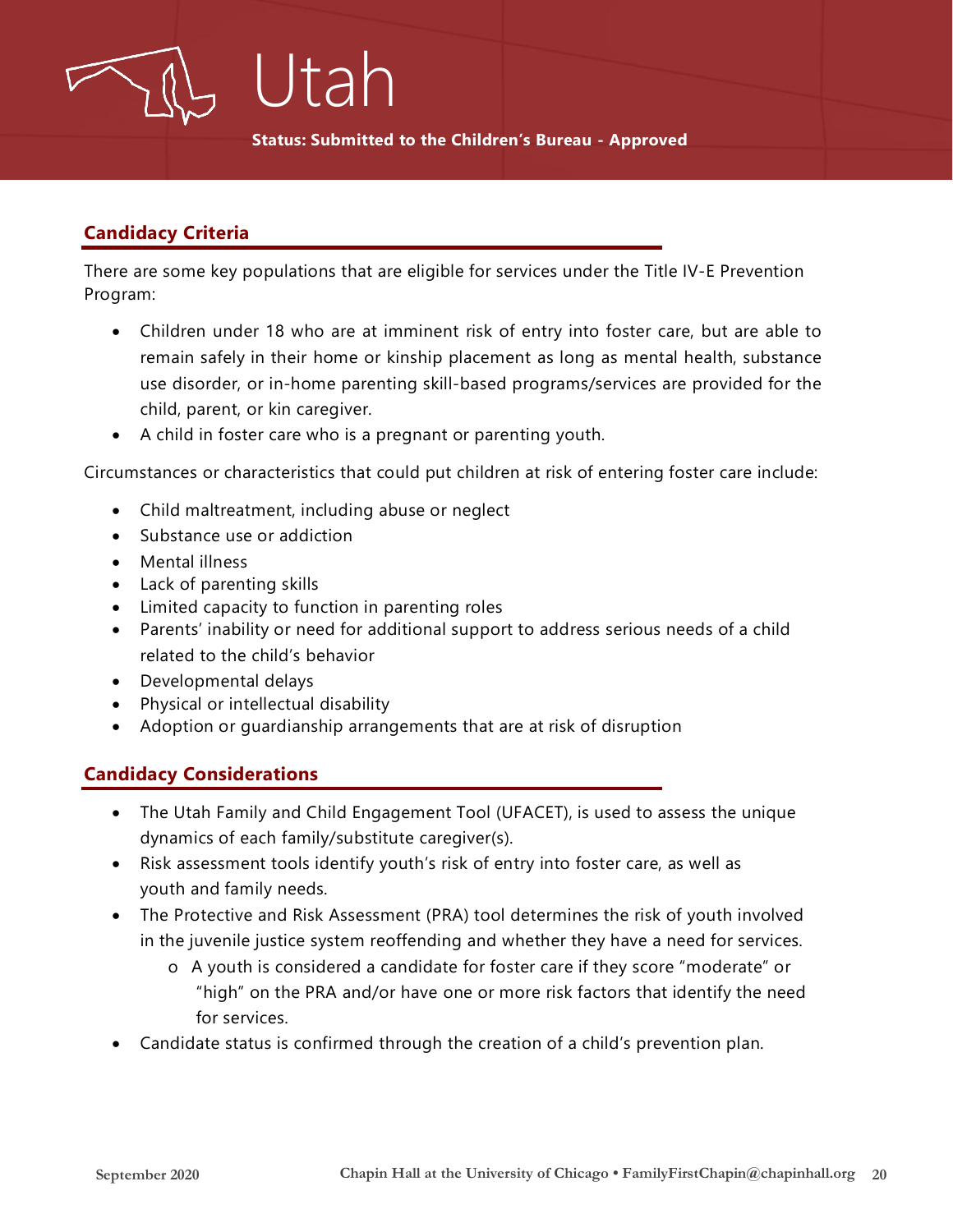**Status: Submitted to the Children's Bureau – Under Review**

Virginia

#### **Candidacy Criteria**

A "candidate for foster care" is a child identified in a prevention plan as being at imminent risk of entering foster care, but who can remain safely in the child's home or kinship placement as long as services or programs are provided to prevent the entry of the child into foster care. Candidates include children whose adoption or guardianship arrangement is at risk of a disruption or dissolution that would result in a foster care placement.

There are some key target populations that are eligible for services under the Title IV-E Prevention Program:

- Children in CPS ongoing or prevention cases, specifically those who received ongoing, in-home services to prevent removal from the home. Sixty-one percent of CPS ongoing and prevention cases received a referral for mental health substance abuse, or parent skill-based training.
- Children or youth who have been adopted and are at risk of an adoption disruption or dissolution. From October 2017 to March 2019, 165 youth were identified as experiencing an adoption disruption (international, domestic, and in and out of state), which put them at risk for entering foster care.
- Pregnant or parenting youth who are in foster care. This group is not currently tracked in Virginia Department of Social Services' (VDSS) child welfare case management system; however, the NYTD Database for Virginia reported that 9% of 19-year-olds and 30% of 21-yearolds had a child in the past two years.

Sections of the Code of Virginia provide statutory authority for the delivery of prevention services to the following groups:

- § 63.2-319 requires provision of services "assisting in the solution of problems that may result in the neglect, exploitation, or delinquency of children and preventing the unnecessary separation of children from their families by identifying family problems, assisting families in resolving these problems and preventing the breakup of the family where preventing the removal of a child is desirable and possible."
- §§ 63.2-1505 and 63.2-1506 provide authority "to provide or arrange for services to families at the conclusion of a family assessment or an investigation."
- § 63.2-1501 defines "Prevention" as "the efforts that (i) promote health and competence in people and (ii) create, promote, and strengthen environments that nurture people in their development."
- § 63.2-905 provides authority to deliver foster care services which include a child who has been identified as needing services to prevent the need for foster care placements.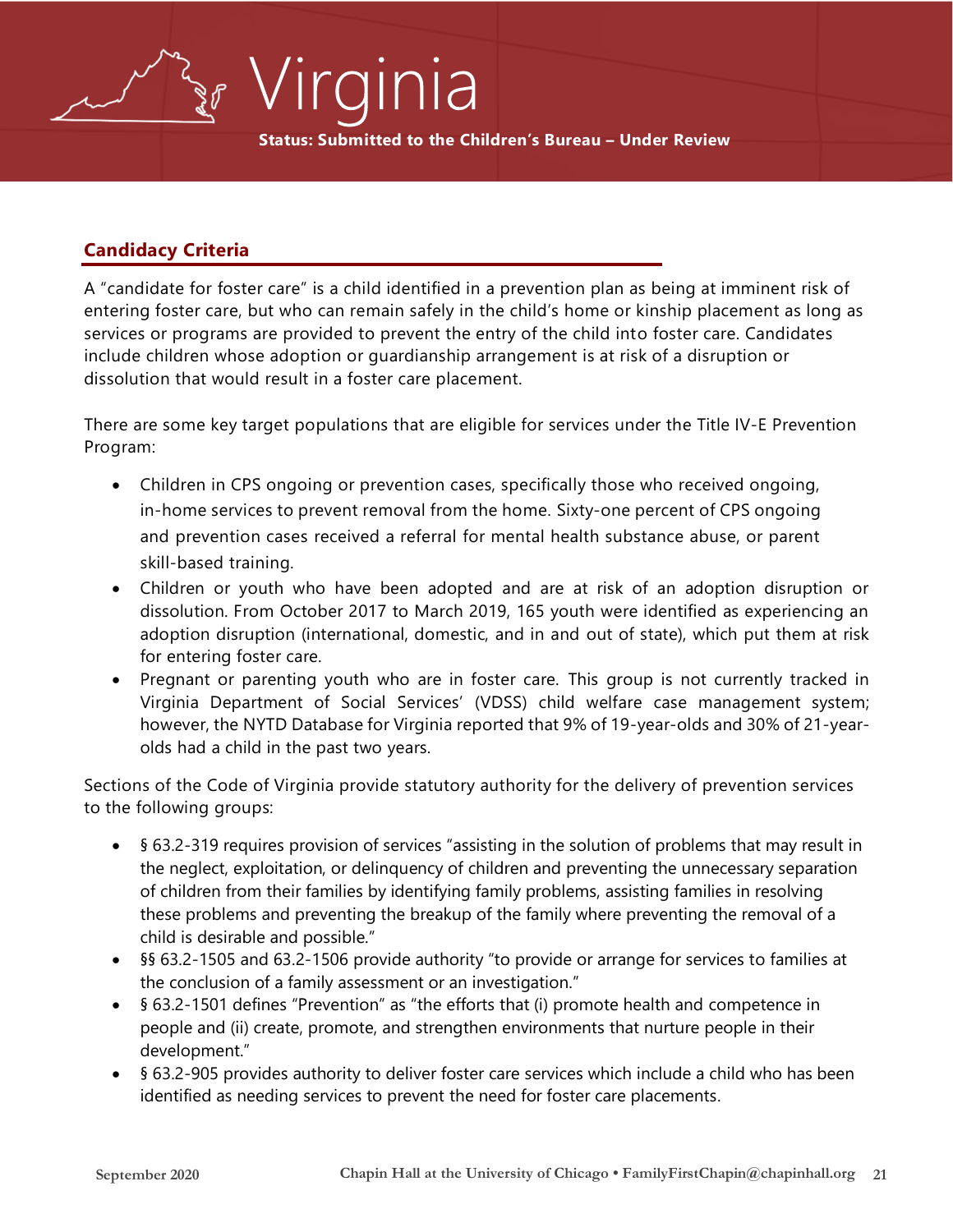

#### **Candidacy Considerations**

Local Departments of Social Services (LDSS) will identify children and their parents or kin caregivers to determine their eligibility for Title IV-E Prevention Services through multiple strategies:

- At the conclusion of a CPS family assessment or investigation and services are identified that will reduce the risk for future abuse or neglect or entry into foster care, and through
	- o Parent or caregiver self-referrals
	- o Referrals to the LDSS from courts, schools, or other community-based organizations.

At the identification of a child and their parents or kin caregivers as referenced above, the Child and Adolescent Needs and Strengths (CANS) must be completed to determine family strengths and needs. Domains assessed through the CANS include life functioning, child strengths/resiliencies, child behavioral/emotional needs, child risk factors, child and family functioning modules and parent/guardian strengths and needs.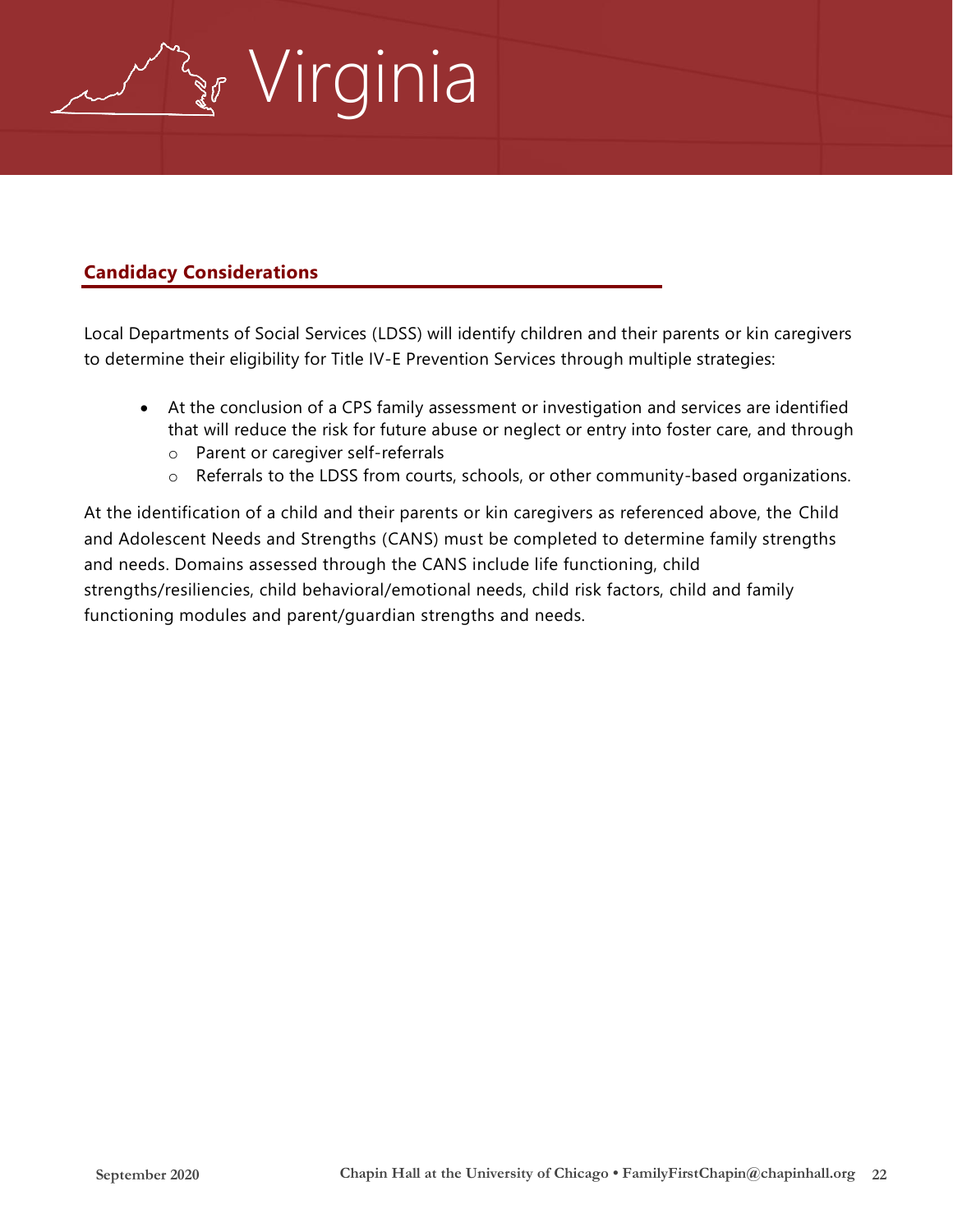

# Washington, DC

**Status: Submitted to the Children's Bureau – Approved**

#### **Candidacy Criteria**

Washington DC's Child and Family Services Agency (CFSA) identifies their target population for prevention services under three main categories: Front Door, Front Porch, and Front Yard. These three groups are at different stages of risk of entry into foster care and are part of a continuum of service interventions designed to meet the needs of these different types of families and prevent child abuse and neglect throughout D.C.

- Families in CFSA's Front Yard are not involved with CFSA but may demonstrate potential risk factors for involvement. Primary prevention efforts are designed to ensure children and families in the CFSA's Front Yard are supported in their communities.
- Families at CFSA's Front Porch may have engaged with CFSA, but have been able to safely remain, or reunify with their families, and receive community-based prevention services offered by our partnership with DC's Healthy Families/Thriving Communities Collaboratives.
- Families engaged at CFSA's Front Door have an open case with CFSA. Whenever possible, CFSA prioritizes keeping families together and working with parents and children in their communities.

#### **Target Sub-Population Groups**

#### **Front Porch**

- 1. Children served through the Healthy Families/Thriving Communities Collaboratives following a CPS investigation or closed CFSA case.
- 2. Children who have exited foster care through reunification, guardianship, or adoptions and may be at risk of re-entry.
- 3. Children born to mothers with a positive toxicology screening.

#### **Front Door**

- 4. Children served through CFSA's In-Home Services program, which offers intensive case management and service referrals to families.
- 5. Pregnant or parenting youth in or who recently exited foster care with eligibility for services ending 5 years after exiting foster care.
- 6. Children of pregnant or parenting youth in/recently exited foster care (non-ward children) with eligibility for services ending five years after exiting foster care.
- 7. Siblings of children in foster care who reside at home and have assessed safety concerns.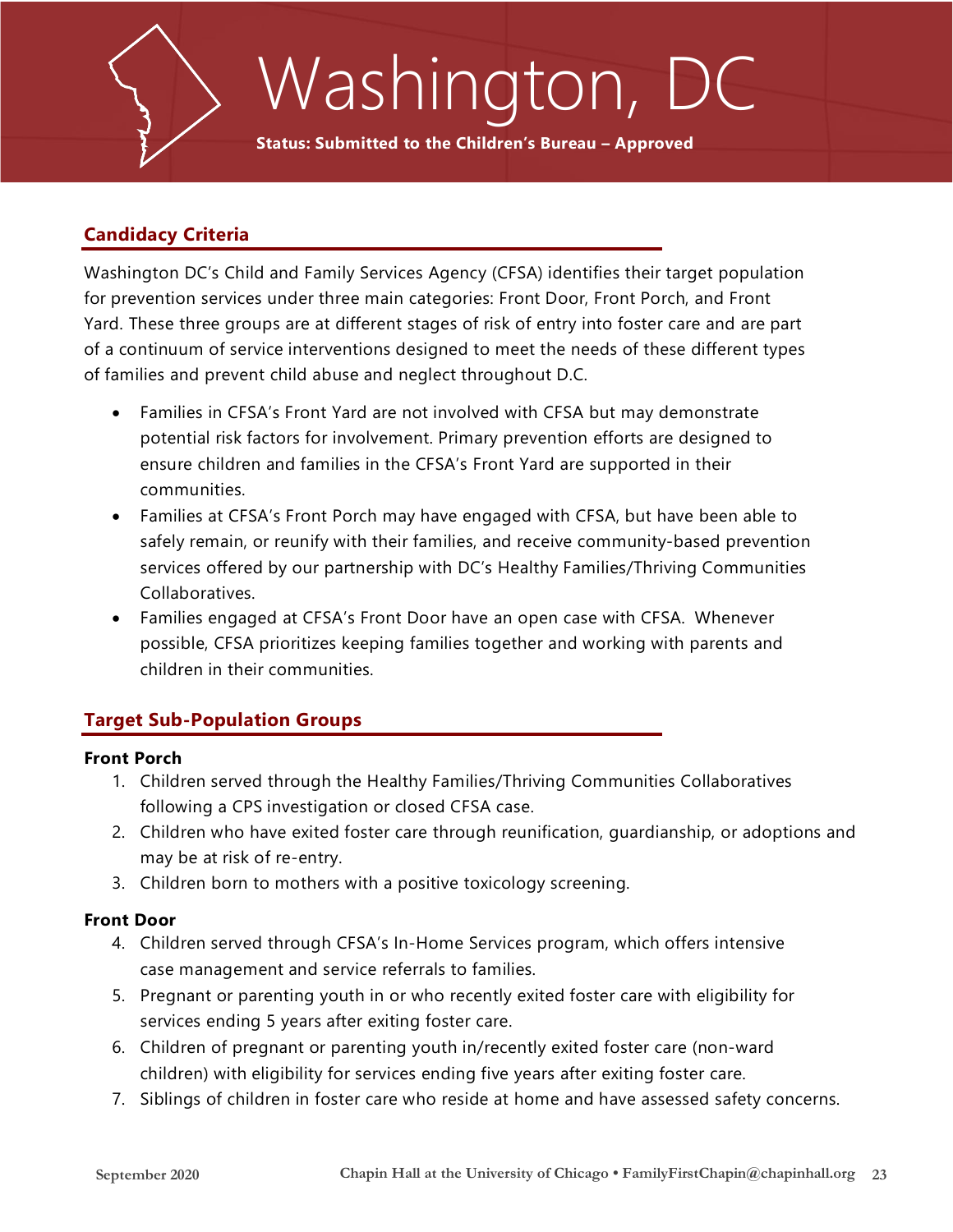# Washington State

**Status: Submitted to the Children's Bureau – Under Review**

#### **Candidacy Criteria**

Washington Department of Children, Youth, and Families (DCYF) has designated 10 candidacy groups that are eligible for voluntary prevention services under their Title IV-E Prevention Program. A family with prevention needs can receive assistance and services in four different ways.

- 1. Child Protective Services-Family Assessment Response (FAR)
	- FAR is Washington State's alternative response system funded with a Title IV-E waiver that ended in September, 2019. The final evaluation report for FAR found that its implementation safely reduced the placement rate for children served by 17% compared with a traditional investigation for eligible families. In SFY 2019, 14,932 CPS cases received a FAR response from DCYF. Children served by DCYF in the CPS FAR category have a 6% placement rate in the 2 years post intake.
- 2. Child Protective Services Investigation
	- In SFY 2019, 13,720 cases received a traditional investigation response from DCYF. Children served in this category have a 15% placement rate in the two years post intake.
- 3. Family Voluntary Services (FVS)
	- In SFY 2019, 611 cases were served by DCYF Family Voluntary Services. Families are referred to FVS if the family is identified as moderate-high risk for future abuse or neglect, 2) the children can remain safely in the home with a safety plan. Children served in this category have a 12% placement rate in the two years post-intake.
- 4. Children on trial return home following placement
	- In SFY 2019, 3,436 children experienced a trial return home. Children reunified with their parents following placement have an 8% placement rate in the 12 months following exit from care.
- 5. Adoption Displacement
	- DCYF has identified 87 adoption displacements in SFY 2019 from all sources. This number includes displacements that originated with DCYF, ones that were out-of-state, and international adoptions. These displacements are often a result of child/youth behavior and lack of family resources. In SFY 2019, the calculated ratio of displacements per finalized adoptions was 6.2 to 100. Efforts are being taken to identify needed services and opportunities for intervention.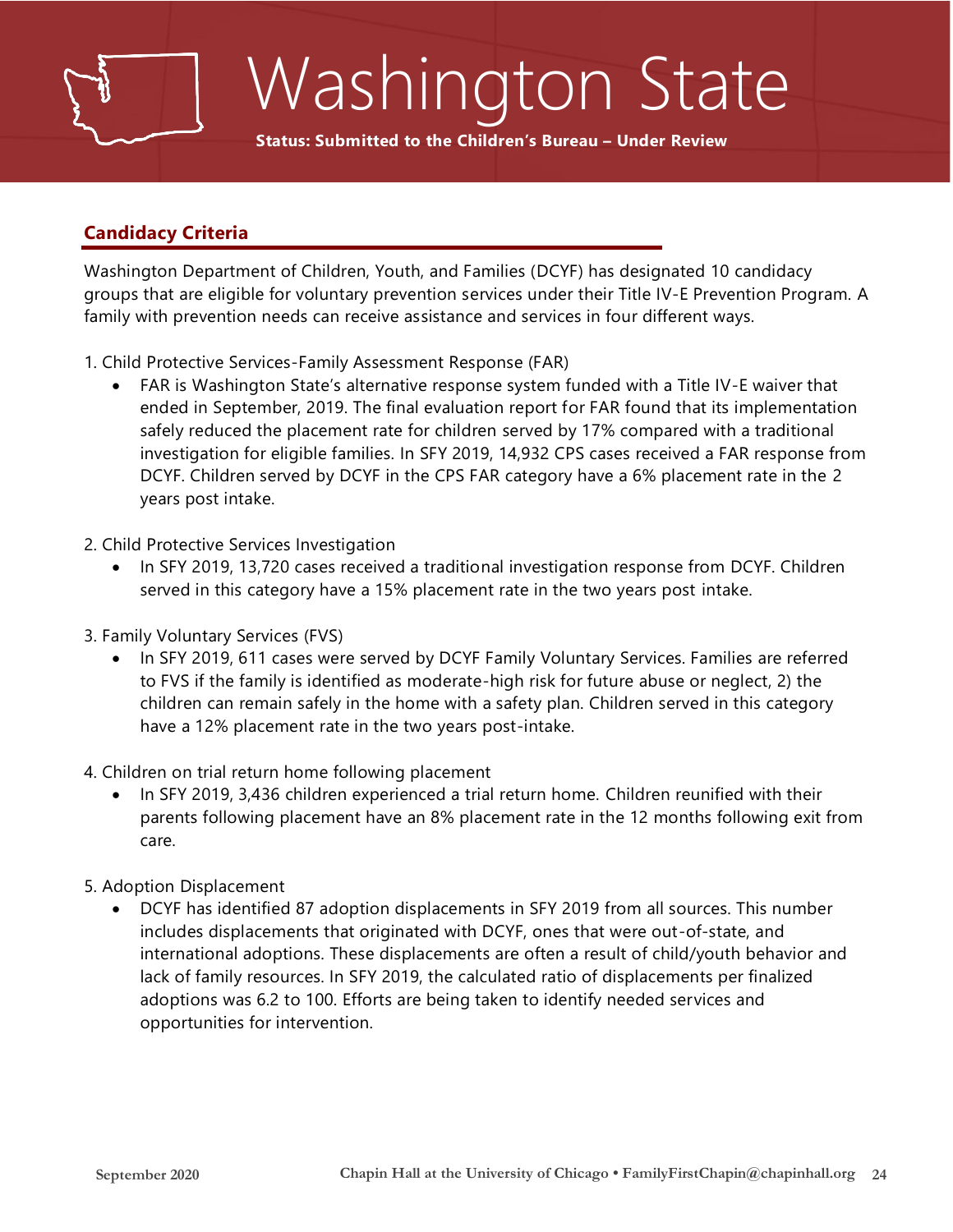# Washington State

#### 6. Substance-using pregnant women

- In SFY 2019, DCYF screened out 774 unborn victim referrals for substance abuse. Children in this category have a 26% placement rate in two years post intake. Fifty-seven percent of substance affected infant referrals to CPS have had a previous unborn victim referral during the same pregnancy. Forty-five percent of infants who are identified as substance affected at birth are placed.
- 7. Pregnant or parenting foster youth and pregnant or parenting juvenile rehabilitation youth
	- In SFY 2019, 20 pregnant or parenting youth were identified as being in foster care and 70 were identified as pregnant or parenting juvenile rehabilitation youth. Prevention services for these youth will help ensure preparedness for pregnant foster youth or the ability to be a parent in the case of a parenting foster youth.
- 8. Family Reconciliation Services (FRS)
	- FRS is a voluntary program serving high-risk youth and adolescents between 12 and 17 years old and their families. The program is designed to assess and stabilize the family's situation with the goal of returning the family to a pre-crisis state and to identify alternative methods of handling similar conflicts. In 2019, more than 3,000 youth had an FRS intake with 825 receiving some kind of service from DCYF staff and 9% receiving EBPs. Youth served by DCYF in this category have a 7% placement rate two years post intake.
- 9. State Juvenile Rehabilitation (JR) Discharge
	- 29.4% of youth in state juvenile rehabilitation facilities have had a previous foster care placement in their lifetime, and over 78% have been involved in the child welfare system to some degree. Between January 2016 and June 2019, 76 youth leaving county detention facilities utilized night-to-night placements in the child welfare system following discharge.
- 10. Children with developmental disabilities and/or intensive mental health needs
	- Youth with intensive mental health needs and disabilities are overrepresented in the foster care system. Fifty-six percent of foster youth have a mental health need, 27% of youth over the age of 12 have a substance use treatment need, and 21% have a specific developmental disorder/intellectual disability diagnosis.